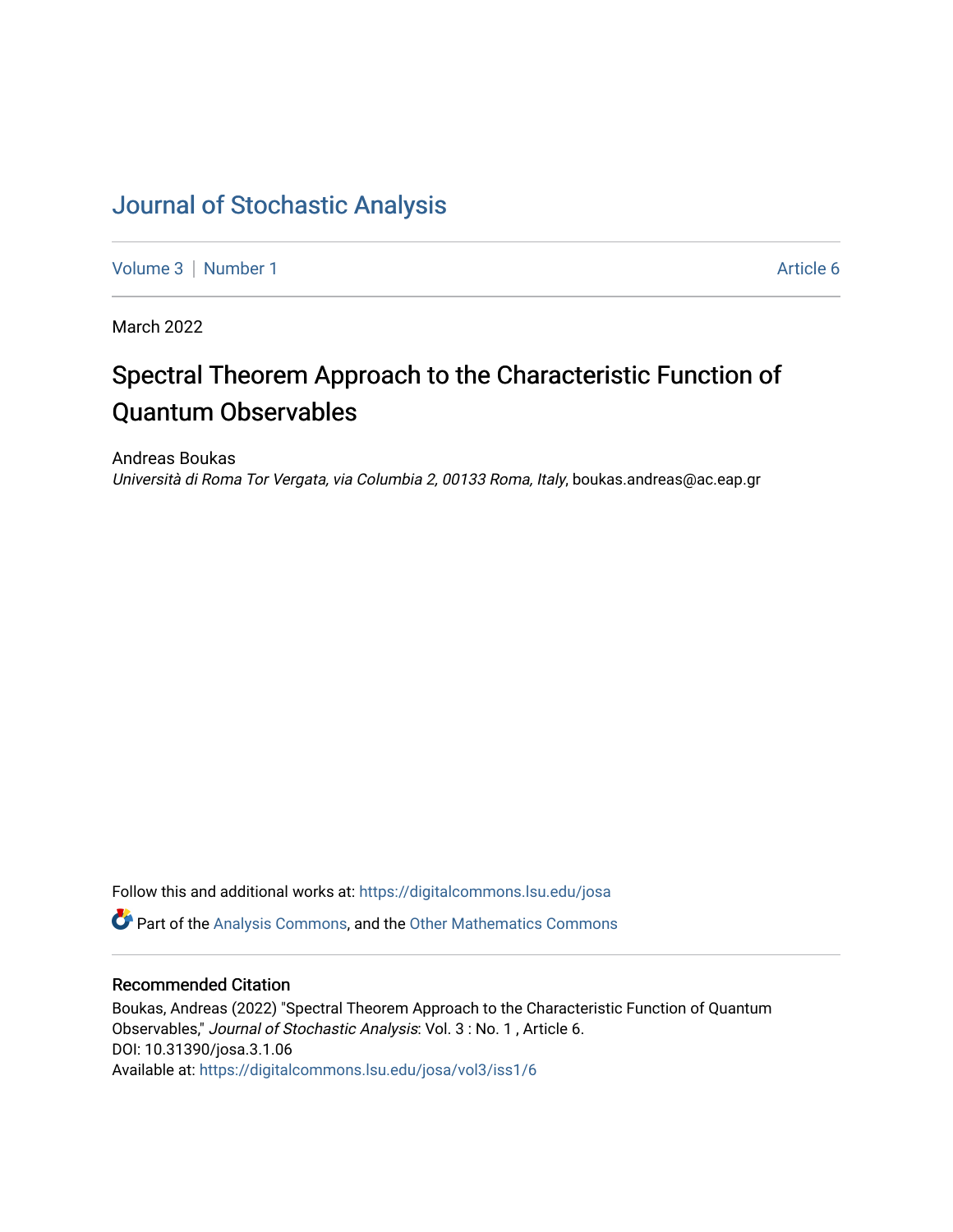Journal of Stochastic Analysis Vol. 3, No. 1 (2022) Article 6 (17 pages) DOI: 10.31390/josa.3.1.06



## **SPECTRAL THEOREM APPROACH TO THE CHARACTERISTIC FUNCTION OF QUANTUM OBSERVABLES II**

ANDREAS BOUKAS\*

Abstract. Using Stone's formula for finding the spectral resolution of an, either bounded or unbounded, self-adjoint operator on a Hilbert space, we compute the *vacuum characteristic function (quantum Fourier transform)* of the *anti-commutator*  $XP + PX$  and of the *Hamiltonian*  $\frac{1}{2}(X^2 + P^2)$ quantum random variables . We also show how Stone's formula is applied to the computation of the vacuum characteristic function of finite dimensional quantum random variables. The method is proposed as an analytical alternative to the algebraic (or Heisenberg) approach relying on the associated Lie algebra commutation relations.

#### **1. Introduction**

On page 373 of [11] it is stated tha"the actual determination of the resolution of the identity for a given operator is not an easy matter, in general". Some Functional Analysis texts that cover spectral integration, for example [14], give, at most, the spectral resolution of the multiplication and differentiation operators on the Hilbert space of square integrable functions. Few Functional Analysis texts, such as [5], give Stone's formula for computing the spectral resolution of a selfadjoint Hilbert space operator and even fewer, for example [9], give examples of how to use it.

In this paper, which is a sequel to [4], we illustrate in detail the use of Stone's formula for the spectral resolution, by applying it to the *anti-commutator operator*  $XP + PX$  and the *quantum harmonic oscillator Hamiltonian operator*  $\frac{1}{2}(X^2 + P^2)$ of Quantum Mechanics. We see that it naturally leads to the appearance of several types of differential equations and special functions. After computing the spectral resolution, we compute the Vacuum Characteristic Function (Quantum Fourier Transform) of these operators and show that the results agree with those obtained, using Lie algebraic techniques, in [1].

Received 2022-1-23; Accepted 2022-2-25; Communicated by the editors.

<sup>2010</sup> *Mathematics Subject Classification.* 47B25, 47B15, 47B40, 47B47, 47A10, 81Q10, 80M22.

*Key words and phrases.* Quantum Fourier transform, vacuum characteristic function, quantum observable, Stone's formula, spectral resolution, unbounded self-adjoint operator, multiplication operator, differentiation operator, operator exponential, anti-commutator operator, Hamiltonian operator, operator resolvent, Weber equation, hyperbolic secant distribution, degenerate distribution.

<sup>\*</sup> Corresponding author.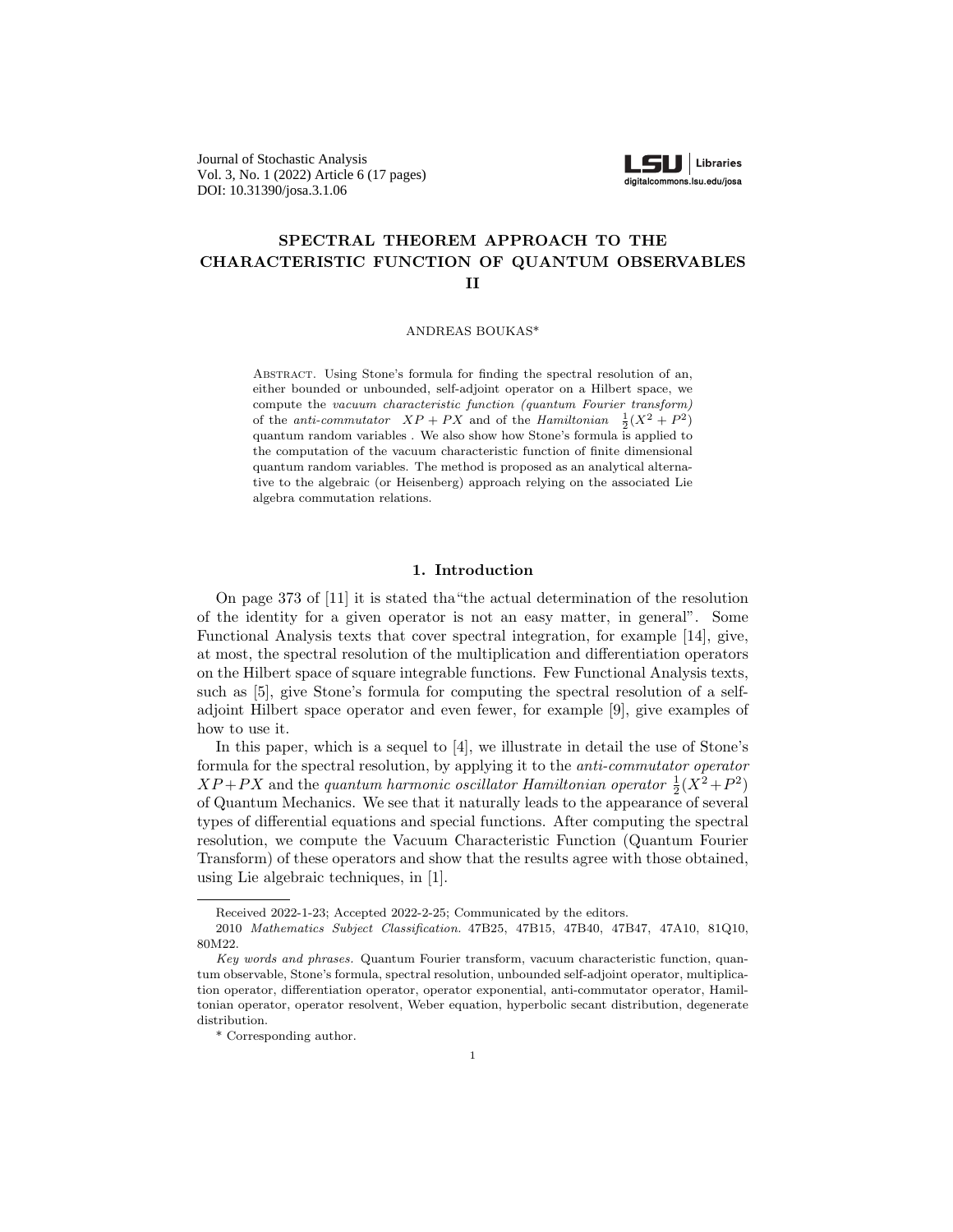As in [4], we consider the (self-adjoint) *position, momentum* and *identity* operators, respectively, defined in  $L^2(\mathbb{R}, \mathbb{C})$  with inner product

$$
\langle f, g \rangle = \frac{1}{\sqrt{\hbar}} \int_{\mathbb{R}} \overline{f(x)} g(x) \, dx \;,
$$

by

$$
X f(x) = x f(x) ; P f(x) = -i \hbar f'(x) ; \mathbf{1} f(x) = f(x) ,
$$

and satisfying the commutation relations

 $[P, X] = -i\hbar 1$ ,

on

$$
\Omega = \text{dom}(X) \cap \text{dom}(P) ,
$$

where,

$$
dom(X) = \{ f \in L^{2}(\mathbb{R}, \mathbb{C}) : \int_{\mathbb{R}} x^{2} |f(x)|^{2} dx < +\infty \},
$$

and

$$
\text{dom}(P) = \{ f \in L^2(\mathbb{R}, \mathbb{C}) : f \text{ is abs. cont. and } \int_{\mathbb{R}} |f'(x)|^2 dx < +\infty \},
$$

are respectively the, dense in  $L^2(\mathbb{R}, \mathbb{C})$ , domains of X and P . Since it contains  $C_0^{\infty}(\mathbb{R})$ ,  $\Omega$  is nonempty and dense in  $L^2(\mathbb{R}, \mathbb{C})$ . The *Schwartz class S* is a common **invariant** domain [7] of *X* and *P* which is also dense in  $L^2(\mathbb{R}, \mathbb{C})$  and contains  $C_0^{\infty}(\mathbb{R})$ , and is therefore suitable for defining *XP* and *PX*. In this paper we normalize to  $\hbar = 1$ . Functions in the domain of *P* are continuous and vanish at infinity. As pointed out in [4],

$$
\Phi = \Phi(x) = \pi^{-1/4} e^{-\frac{x^2}{2\hbar}} = \pi^{-1/4} e^{-\frac{x^2}{2}},
$$

is a unit vector in  $\Omega$ . For  $a \in \mathbb{C}$  we denote  $R(a;T) = (a-T)^{-1}$  the *resolvent* of *T*. The *spectral resolution*  ${E_\lambda | \lambda \in \mathbb{R}}$  of a bounded or unbounded self-adjoint operator  $T$  in a complex separable Hilbert Space  $H$  can be computed using Stone's formula (see  $[5]$ , Theorems X.6.1 and XII.2.10):

$$
E((a,b)) = \lim_{\delta \to 0^+} \lim_{\epsilon \to 0^+} \frac{1}{2\pi i} \int_{a+\delta}^{b-\delta} (R(t-\epsilon i;T) - R(t+\epsilon i;T)) dt,
$$

where  $(a, b)$  is the open interval  $a < \lambda < b$ , and the limit is in the strong operator topology. For  $a \to -\infty$  and  $b = \lambda$  we have

$$
E_{\lambda} = E((-\infty, \lambda]) = \lim_{\rho \to 0^{+}} E((-\infty, \lambda + \rho))
$$
  
= 
$$
\lim_{\rho \to 0^{+}} \lim_{\delta \to 0^{+}} \lim_{\epsilon \to 0^{+}} \frac{1}{2\pi i} \int_{-\infty}^{\lambda + \rho - \delta} (R(t - \epsilon i; T) - R(t + \epsilon i; T)) dt.
$$

For  $f, g \in \mathcal{H}$ , see [9],

$$
\langle f, E_{\lambda} g \rangle = \lim_{\epsilon \to 0^+} \frac{1}{2\pi i} \int_{-\infty}^{\lambda} \langle f, \left( R(t - \epsilon i; T) - R(t + \epsilon i; T) \right) g \rangle dt . \tag{1.1}
$$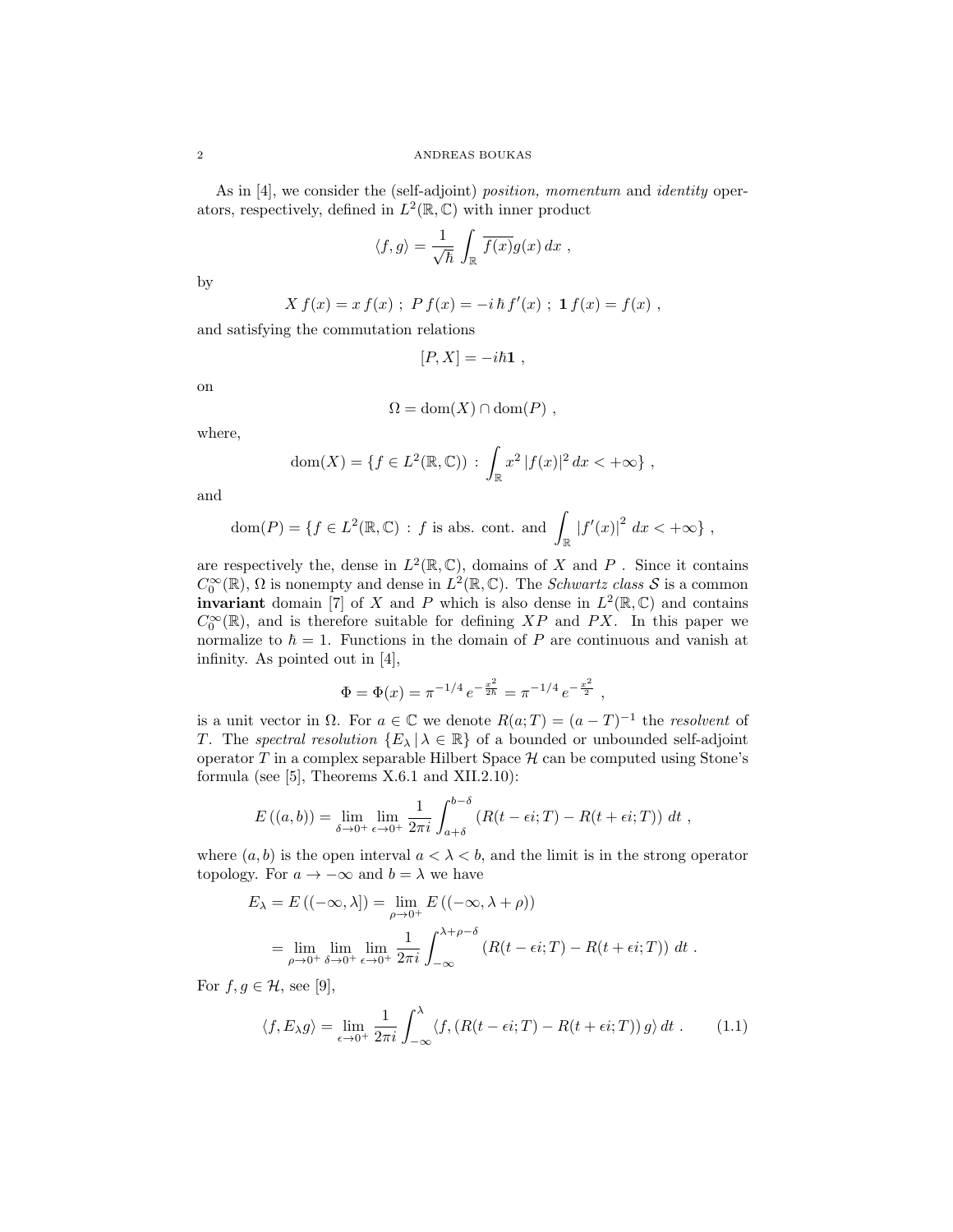Once the *vacuum resolution of the identity*

$$
\langle \Phi, E_{\lambda} \Phi \rangle = \lim_{\epsilon \to 0^+} \frac{1}{2\pi i} \int_{-\infty}^{\lambda} \langle \Phi, (R(t - \epsilon i; T) - R(t + \epsilon i; T)) \Phi \rangle dt ,
$$

corresponding to the operator *T* is known, equivalently, once its *vacuum differential*

$$
d\langle \Phi, E_\lambda \Phi \rangle \ ,
$$

is known, we can immediately compute its *vacuum characteristic function*

$$
\langle \Phi, e^{itT} \Phi \rangle = \int_{\mathbb{R}} e^{it\lambda} d \langle \Phi, E_{\lambda} \Phi \rangle.
$$

For a complex number *z* we denote Re *z*, Im *z*, its real and imaginary part, respectively. The following Lemma is very useful in computing the vacuum spectral resolution.

### **Lemma 1.1.**

$$
\langle \Phi, E_{\lambda} \Phi \rangle = \lim_{\epsilon \to 0^+} \frac{1}{\pi} \int_{-\infty}^{\lambda} \text{Im} \langle \Phi, R(t - \epsilon i; T) \Phi \rangle dt.
$$

*Proof.* Using the resolvent identity, see [5],

$$
R(\lambda;T)^* = R(\bar{\lambda};T^*) ,
$$

we have

$$
\langle \Phi, E_{\lambda} \Phi \rangle = \lim_{\epsilon \to 0^{+}} \frac{1}{2\pi i} \int_{-\infty}^{\lambda} \langle \Phi, (R(t - \epsilon i; T) - R(t + \epsilon i; T)) \Phi \rangle dt
$$
  
\n
$$
= \lim_{\epsilon \to 0^{+}} \frac{1}{2\pi i} \int_{-\infty}^{\lambda} \langle \langle \Phi, R(t - \epsilon i; T) \Phi \rangle - \langle R(t - \epsilon i; T) \Phi, \Phi \rangle dt
$$
  
\n
$$
= \lim_{\epsilon \to 0^{+}} \frac{1}{2\pi i} \int_{-\infty}^{\lambda} \langle \langle \Phi, R(t - \epsilon i; T) \Phi \rangle - \overline{\langle \Phi, R(t - \epsilon i; T) \Phi \rangle} dt
$$
  
\n
$$
= \lim_{\epsilon \to 0^{+}} \frac{1}{2\pi i} \int_{-\infty}^{\lambda} 2i \operatorname{Im} \langle \Phi, R(t - \epsilon i; T) \Phi \rangle dt
$$
  
\n
$$
= \lim_{\epsilon \to 0^{+}} \frac{1}{\pi} \int_{-\infty}^{\lambda} \operatorname{Im} \langle \Phi, R(t - \epsilon i; T) \Phi \rangle dt.
$$

□

As in [4], we define the Fourier transform of *f* by

$$
\hat{f}(t) = (Uf)(t) = (2\pi)^{-1/2} \int_{-\infty}^{\infty} e^{i\lambda t} f(\lambda) d\lambda,
$$

and the inverse Fourier transform of  $\hat{f}$  by

$$
f(\lambda) = \left(U^{-1}\hat{f}\right)(\lambda) = (2\pi)^{-1/2} \int_{-\infty}^{\infty} e^{-i\lambda t} \hat{f}(t) dt.
$$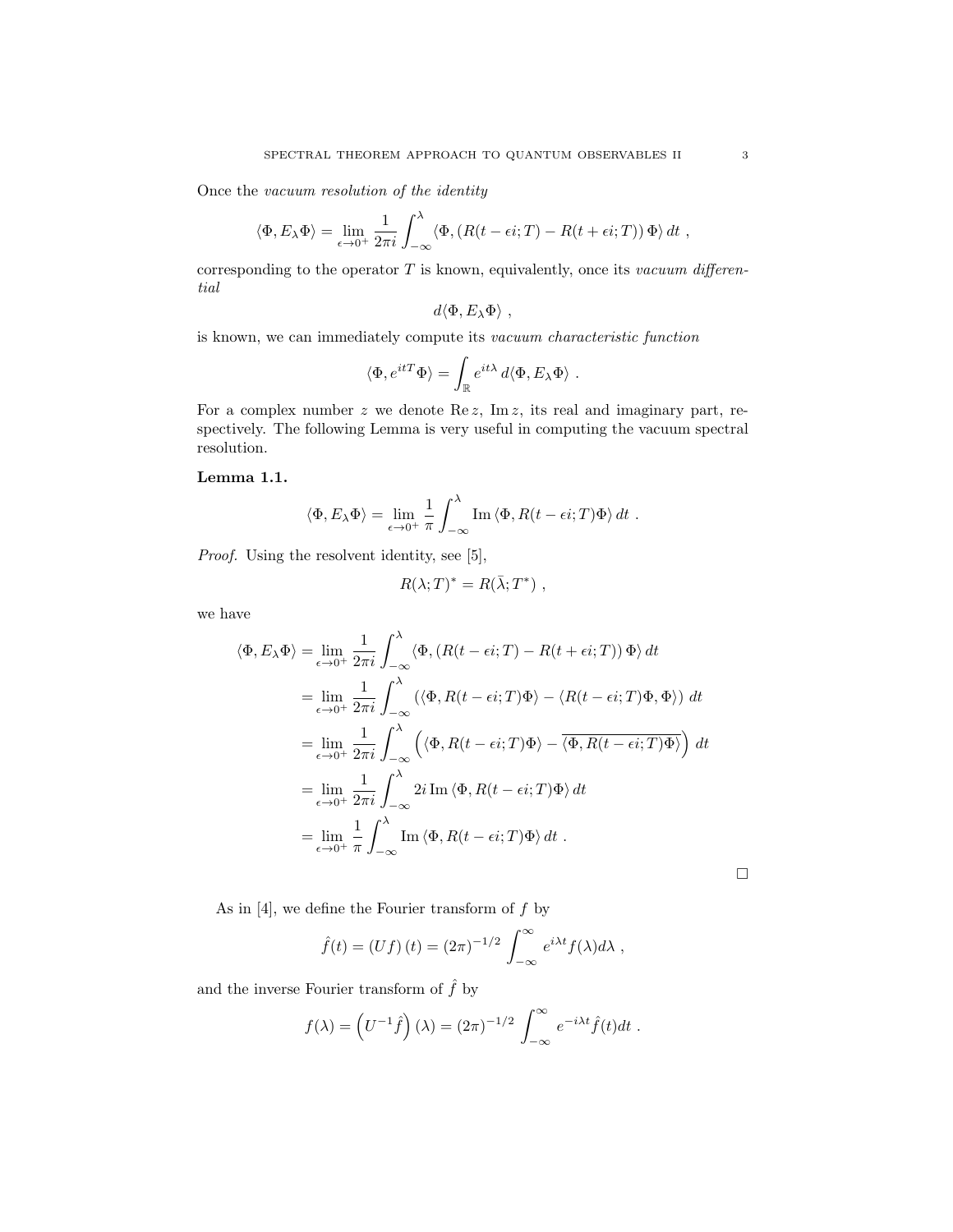Finally, for  $a \in \mathbb{R}$  we denote by  $\delta_a$  and  $H_a$ , respectively, the *Dirac delta* and *Heaviside unit step* functions defined, for a *test function f*, by

$$
\int_{\mathbb{R}} f(x)\delta_a(x) dx = \int_{\mathbb{R}} f(x)\delta(x-a) dx = f(a) ,
$$

and

$$
H_a(x) = H(x - a) = \begin{cases} 1, & x \ge a \\ 0, & x < a \end{cases}
$$

In the sense of distributions,  $\delta_a$  is the derivative of  $H_a$ .

### **2.** The Anti-commutator Operator  $XP + PX$

**Theorem 2.1.** *The operator*  $XP + PX$  *is symmetric on the Schwartz class*  $S$  *and admits a self-adjoint extension.*

*Proof.* Let  $T = XP + PX$  and let  $f, g \in S$ . Since  $Xf, Pf \in S$ , *T* is well defined on dom $(T) = S$ . Since *X*, *P* are self-adjoint,

$$
\langle Tf, g \rangle = \langle XPf, g \rangle + \langle PXf, g \rangle = \langle Pf, Xg \rangle + \langle Xf, Pg \rangle
$$
  
=  $\langle f, PXg \rangle + \langle f, XPg \rangle = \langle f, (PX + XP)g \rangle = \langle f, Tg \rangle$ ,

so *T* is symmetric. To show that *T* admits a self-adjoint extension, we consider the *conjugation operator*

$$
Kf(x) = \overline{f(-x)}.
$$

If *f* is in the domain of *T* then so also is *Kf* and, since for a function *g* in the domain of *T*,

$$
Tg(x) = -ig(x) - 2ix\frac{d}{dx}g(x) ,
$$

we find

$$
[T,K]f(x) = TKf(x) - KTf(x)
$$
  
= 
$$
\left(-i\overline{f(-x)} + 2ix\overline{f'(-x)}\right) - \left(-i\overline{f(-x)} + 2ix\overline{f'(-x)}\right) = 0,
$$

i.e., in the context of Section 8 of [12], *T* is *K*-real. Thus, by Theorem 8.9 of [12], the symmetric operator  $T$  has a self-adjoint extension.  $\Box$ 

**Theorem 2.2.** *For* Ima >  $-1$  *and*  $s \neq 0$ *, the resolvent of*  $XP + PX$  *is* 

$$
R(a;XP+PX)g(s) = \begin{cases} \frac{i}{2}s^{-\frac{a+i}{2i}} \int_s^{\infty} w^{\frac{a-i}{2i}} g(w) dw, & s > 0 \\ \frac{i}{2}(-s)^{-\frac{a+i}{2i}} \int_{-\infty}^s (-w)^{\frac{a-i}{2i}} g(w) dw, & s < 0 \end{cases}
$$

*,*

*where*  $g \in \mathcal{S}$ *. For*  $s = 0$ *,* 

$$
R(a;XP+PX)g(0) = \frac{g(0)}{a+i}.
$$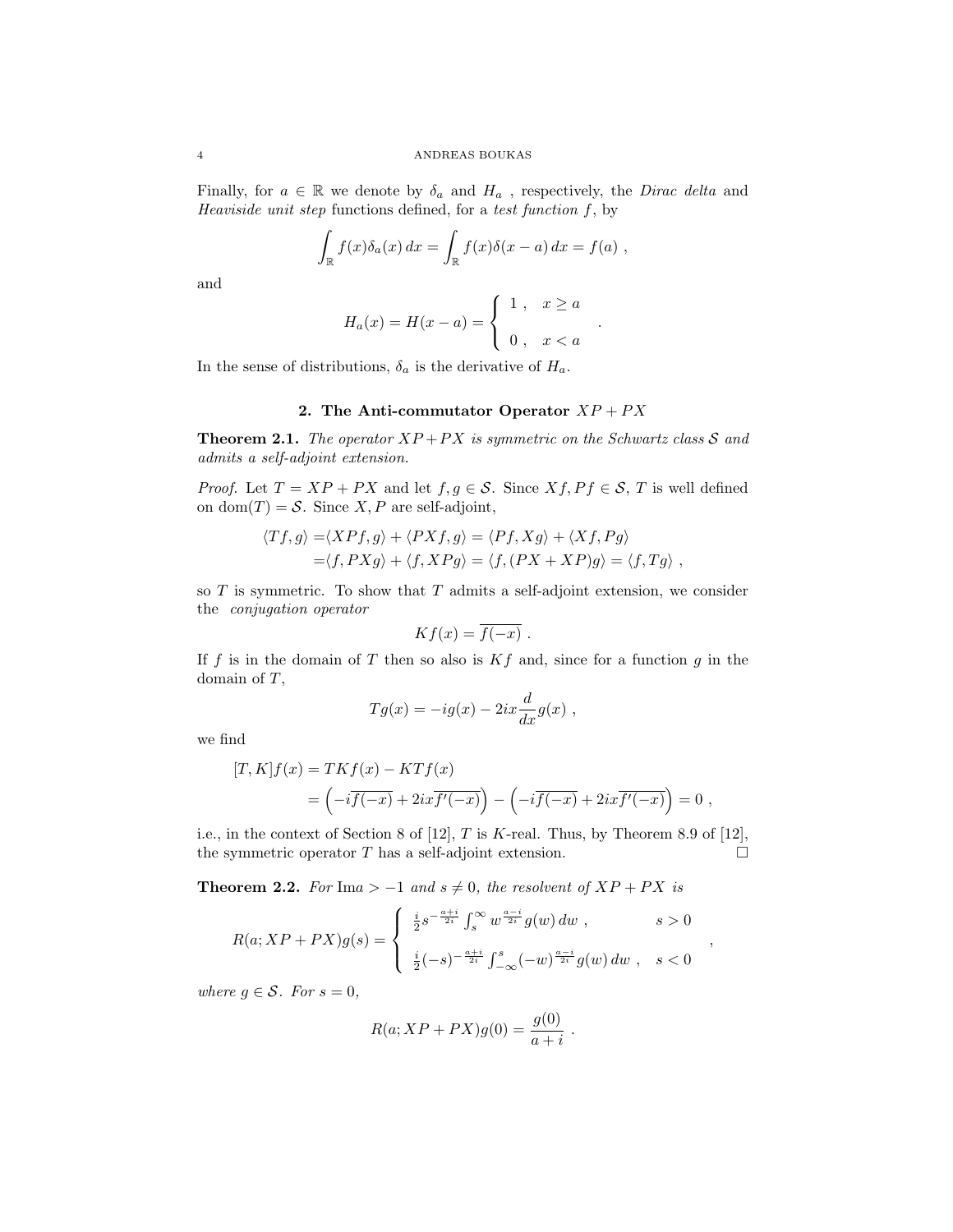*Proof.* For  $a \in \mathbb{C}$  with Im $a > -1$  and for  $s \in \mathbb{R}$ ,

$$
R(a; XP + PX)g(s) = G(s) \iff g(s) = (a - XP - PX)G(s)
$$
  

$$
\iff g(s) = aG(s) + isG'(s) + i(G(s)) + sG'(s))
$$
  

$$
\iff 2isG'(s) + (a+i)G(s) = g(s).
$$

We point out that *G* is differentiable since, being in the range of  $R(a; XP + PX)$ , it is in the domain of  $XP + PX$ . For  $s = 0$  we find

$$
G(0) = \frac{g(0)}{a+i} \ .
$$

For  $s \neq 0$ , we have

$$
G'(s) + \frac{a+i}{2is}G(s) = \frac{g(s)}{2is} ,
$$

which is a first-order linear ordinary differential equation with complex coefficients. Multiplying by the integrating factor  $|s|^{\frac{a+i}{2i}}$ , replacing *s* by *t* and integrating from *s* to ∞ (if  $s > 0$ ) and from  $-\infty$  to *s* (if  $s < 0$ ), using the fact that, since *G* is in the Schwartz class,

$$
\lim_{t \to \pm \infty} |t^{\frac{a+i}{2i}} G(t)| = \lim_{t \to \pm \infty} |t^{\frac{\text{Im} a+1}{2}} G(t)| = 0,
$$

we find

$$
G(s) = R(a; XP + PX)g(s) = \begin{cases} \frac{i}{2}s^{-\frac{a+i}{2i}} \int_s^{\infty} w^{\frac{a-i}{2i}} g(w) dw, & s > 0 \\ \frac{i}{2}(-s)^{-\frac{a+i}{2i}} \int_{-\infty}^s (-w)^{\frac{a-i}{2i}} g(w) dw, & s < 0. \end{cases}
$$

**Corollary 2.3.** *For*  $\text{Im}a > -1$ *, if g is even then so also is*  $R(a;XP+PX)g$ *. Proof.* Let *s >* 0. By Theorem 2.2,

$$
R(a;XP+PX)g(-s) = \frac{i}{2}s^{-\frac{a+i}{2i}} \int_{-\infty}^{-s} (-w)^{\frac{a-i}{2i}} g(w) dw
$$
  
=  $\frac{i}{2}s^{-\frac{a+i}{2i}} \int_{-\infty}^{-s} (-w)^{\frac{a-i}{2i}} g(-w) (-1) d(-w)$ ,

which, letting  $u = -w$  in the integral, yields

$$
R(a;XP+PX)g(-s) = \frac{i}{2}s^{-\frac{a+i}{2i}} \int_s^{\infty} u^{\frac{a-i}{2i}} g(u) du = R(a;XP+PX)g(s) .
$$

For  $s < 0$ ,

$$
R(a;XP+PX)g(-s) = \frac{i}{2}(-s)^{-\frac{a+i}{2i}} \int_{-s}^{\infty} w^{\frac{a-i}{2i}} g(w) dw ,
$$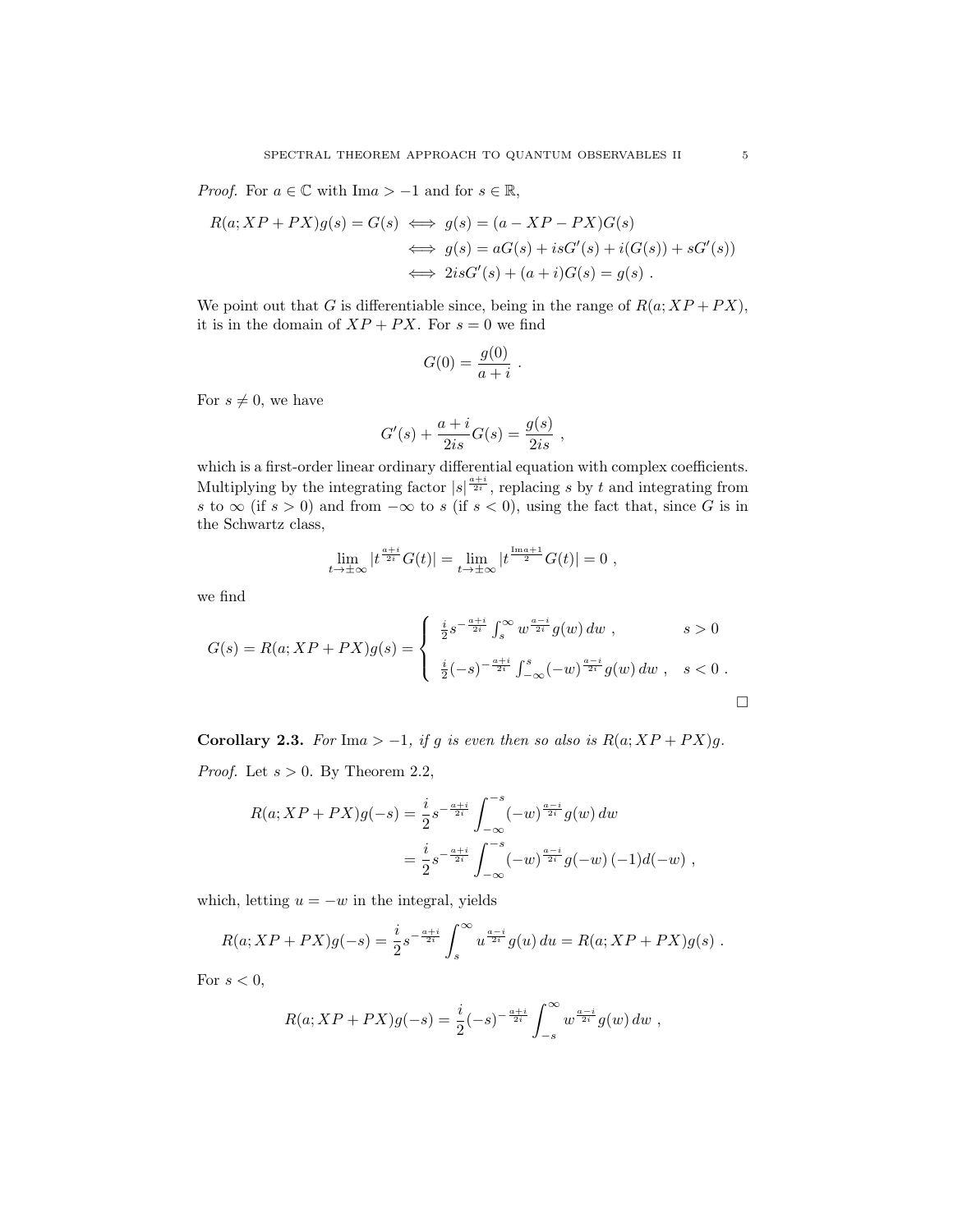which, letting  $u = -w$ , yields

$$
R(a;XP + PX)g(-s) = \frac{i}{2}(-s)^{-\frac{a+i}{2i}} \int_s^{-\infty} (-u)^{\frac{a-i}{2i}} g(-u) (-1) du
$$
  
=  $\frac{i}{2}(-s)^{-\frac{a+i}{2i}} \int_{-\infty}^s (-u)^{\frac{a-i}{2i}} g(u) du$   
=  $R(a;XP + PX)g(s)$ .

$$
\Box
$$

**Theorem 2.4.** *The vacuum spectral resolution of*  $XP + PX$  *is* 

$$
\langle \Phi, E_{\lambda} \Phi \rangle = \frac{1 - i}{8\pi} \int_{-\infty}^{\lambda} \left( e^{-\frac{\pi t}{4}} B\left(-1; \frac{1 - it}{4}, \frac{1}{2}\right) + e^{\frac{\pi t}{4}} B\left(-1; \frac{1 + it}{4}, \frac{1}{2}\right) \right) dt ,
$$

*where*

$$
B(z;a,b) = \int_0^z t^{a-1} (1-t)^{b-1} dt = z^a \sum_{n=0}^\infty \frac{(1-b)_n}{n! (a+n)} z^n ,
$$

*is the incomplete Beta function and, for*  $x \in \mathbb{R}$ *,*  $(x)_n = x(x+1)(x+2) \cdots (x+n-1)$ *. Moreover, for*  $t \in \mathbb{R}$ *,* 

$$
\langle \Phi, e^{it(XP+PX)}\Phi \rangle = (\text{sech } 2t)^{1/2}
$$

*Proof.* We first present a proof without Stone's formula:

$$
[P, X] = -i\mathbf{1} \implies PX = XP - i\mathbf{1} ,
$$

so

$$
\langle \Phi, e^{it(XP+PX)}\Phi \rangle = \langle \Phi, e^{it(2XP-i\mathbf{1})}\Phi \rangle = e^t \langle \Phi, e^{2itXP}\Phi \rangle
$$

$$
= e^t \sum_{n=0}^{\infty} \frac{(2it)^n}{n!} \langle \Phi, (XP)^n \Phi \rangle .
$$

Using Lemma 8.4 of [4], trivially extended to  $n = 0$  and  $\sum_{n=0}^{\infty}$  with the use of  $S(0,0) = 1$ , we have

$$
\langle \Phi, e^{it(XP+PX)}\Phi \rangle = e^t \sum_{n=0}^{\infty} \frac{(2it)^n}{n!} \sum_{k=0}^n (-1)^{n-k} i^{n-k} S(n,k) \langle \Phi, X^k P^k \Phi \rangle
$$
  

$$
= e^t \sum_{n=0}^{\infty} \frac{(2it)^n}{n!} \sum_{k=0}^{\infty} (-1)^{n-k} i^{n-k} S(n,k) \langle X^k \Phi, P^k \Phi \rangle ,
$$

where we have used the fact that *X* is self-adjoint and the *Stirling numbers of the second kind*  $S(n, k)$  satisfy  $S(n, k) = 0$  for  $k > n$ . As in the proof of Theorem 8.5 of [4],

$$
\langle X^k \Phi, P^k \Phi \rangle = \frac{1}{\pi \sqrt{2}} \int_{\mathbb{R}} \int_{\mathbb{R}} \lambda^k \mu^k e^{-\frac{\lambda^2 + \mu^2}{2} + i \lambda \mu} d\lambda d\mu.
$$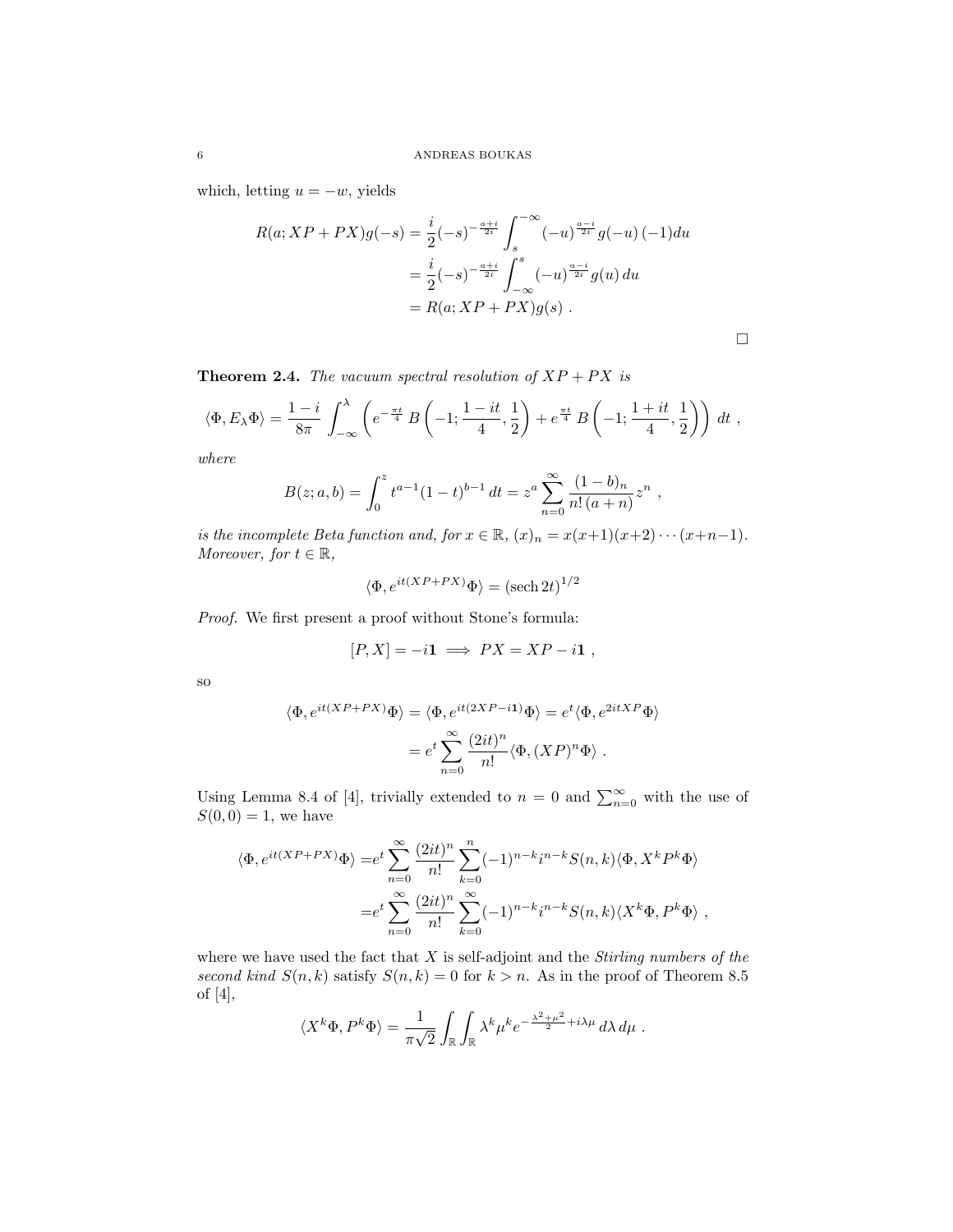Thus, switching the order of summation,

$$
\langle \Phi, e^{it(XP+PX)} \Phi \rangle = \frac{e^t}{\pi \sqrt{2}} \int_{\mathbb{R}} \int_{\mathbb{R}} \sum_{k=0}^{\infty} i^k \left( \sum_{n=0}^{\infty} \frac{(2t)^n}{n!} S(n, k) \right) \lambda^k \mu^k e^{-\frac{\lambda^2 + \mu^2}{2} + i\lambda \mu} d\lambda d\mu
$$
  

$$
= \frac{e^t}{\pi \sqrt{2}} \int_{\mathbb{R}} \int_{\mathbb{R}} e^{i\lambda \mu (e^{2t} - 1)} e^{-\frac{\lambda^2 + \mu^2}{2} + i\lambda \mu} d\lambda d\mu
$$
  

$$
= \frac{e^t}{\pi \sqrt{2}} \int_{\mathbb{R}} \int_{\mathbb{R}} e^{-\frac{\lambda^2 + \mu^2}{2} + i\lambda \mu e^{2t}} d\lambda d\mu ,
$$

where we have used the identities

$$
\sum_{n=0}^{\infty} \frac{(2t)^n}{n!} S(n,k) = \frac{(e^{2t} - 1)^k}{k!} ,
$$

and

$$
\sum_{k=0}^{\infty} \frac{\left(i(e^{2t}-1)\lambda\mu\right)^k}{k!} = e^{i\lambda\mu(e^{2t}-1)}.
$$

Thus, using the integration formula

$$
\int_{\mathbb{R}} \int_{\mathbb{R}} e^{\alpha x^2 + \beta y^2 + i\gamma xy} dx dy = \frac{2\pi}{\sqrt{\gamma^2 + 4\alpha\beta}} , \text{Re}\,\beta < 0 , \text{ Re}\left(4\alpha + \frac{\gamma^2}{\beta}\right) < 0 ,
$$

we obtain

$$
\langle \Phi, e^{it(XP+PX)} \Phi \rangle = \frac{e^t}{\pi \sqrt{2}} \frac{2\pi}{\sqrt{e^{4t}+1}} = \sqrt{\frac{2}{e^{2t}+e^{-2t}}} = \sqrt{\text{sech 2t}}.
$$

The vacuum spectral resolution can be found using the inverse Fourier transform (see Theorem 9.5 of  $[4]$ ).

We can derive the formula for the vacuum spectral resolution by a direct application of Stone's formula as follows: By Lemma 1.1 and Theorem 2.2, since, by Corollary 2.3,

Im 
$$
(\Phi(s)R(t-\epsilon i;T)\Phi(s))
$$

is an even function of *s* we have,

$$
\langle \Phi, E_{\lambda} \Phi \rangle = \frac{1}{\pi} \lim_{\epsilon \to 0^{+}} \int_{-\infty}^{\lambda} \text{Im} \langle \Phi, R(t - \epsilon i; T) \Phi \rangle dt
$$
  
\n
$$
= \frac{1}{\pi} \lim_{\epsilon \to 0^{+}} \int_{-\infty}^{\lambda} \int_{-\infty}^{\infty} \text{Im} (\Phi(s)R(t - \epsilon i; T) \Phi(s)) ds dt
$$
  
\n
$$
= \frac{2}{\pi} \lim_{\epsilon \to 0^{+}} \int_{-\infty}^{\lambda} \int_{0}^{\infty} \text{Im} (\Phi(s)R(t - \epsilon i; T) \Phi(s)) ds dt
$$
  
\n
$$
= \frac{1}{\pi^{3/2}} \lim_{\epsilon \to 0^{+}} \int_{-\infty}^{\lambda} \int_{0}^{\infty} \text{Im} \left( i e^{-\frac{s^{2}}{2}} s^{\frac{it + \epsilon - 1}{2}} \int_{s}^{\infty} w^{\frac{-it - \epsilon - 1}{2}} e^{-\frac{w^{2}}{2}} dw \right) ds dt
$$
  
\n
$$
= \frac{1}{\pi^{3/2}} \lim_{\epsilon \to 0^{+}} \int_{-\infty}^{\lambda} \int_{0}^{\infty} \text{Re} \left( e^{-\frac{s^{2}}{2}} s^{\frac{it + \epsilon - 1}{2}} \int_{s}^{\infty} w^{\frac{-it - \epsilon - 1}{2}} e^{-\frac{w^{2}}{2}} dw \right) ds dt
$$
  
\n
$$
= \frac{1}{\pi^{3/2}} \lim_{\epsilon \to 0^{+}} \int_{-\infty}^{\lambda} \int_{0}^{\infty} \int_{s}^{\infty} e^{-\frac{s^{2} + w^{2}}{2}} \text{Re} \left( s^{\frac{it + \epsilon - 1}{2}} w^{\frac{-it - \epsilon - 1}{2}} \right) dw ds dt.
$$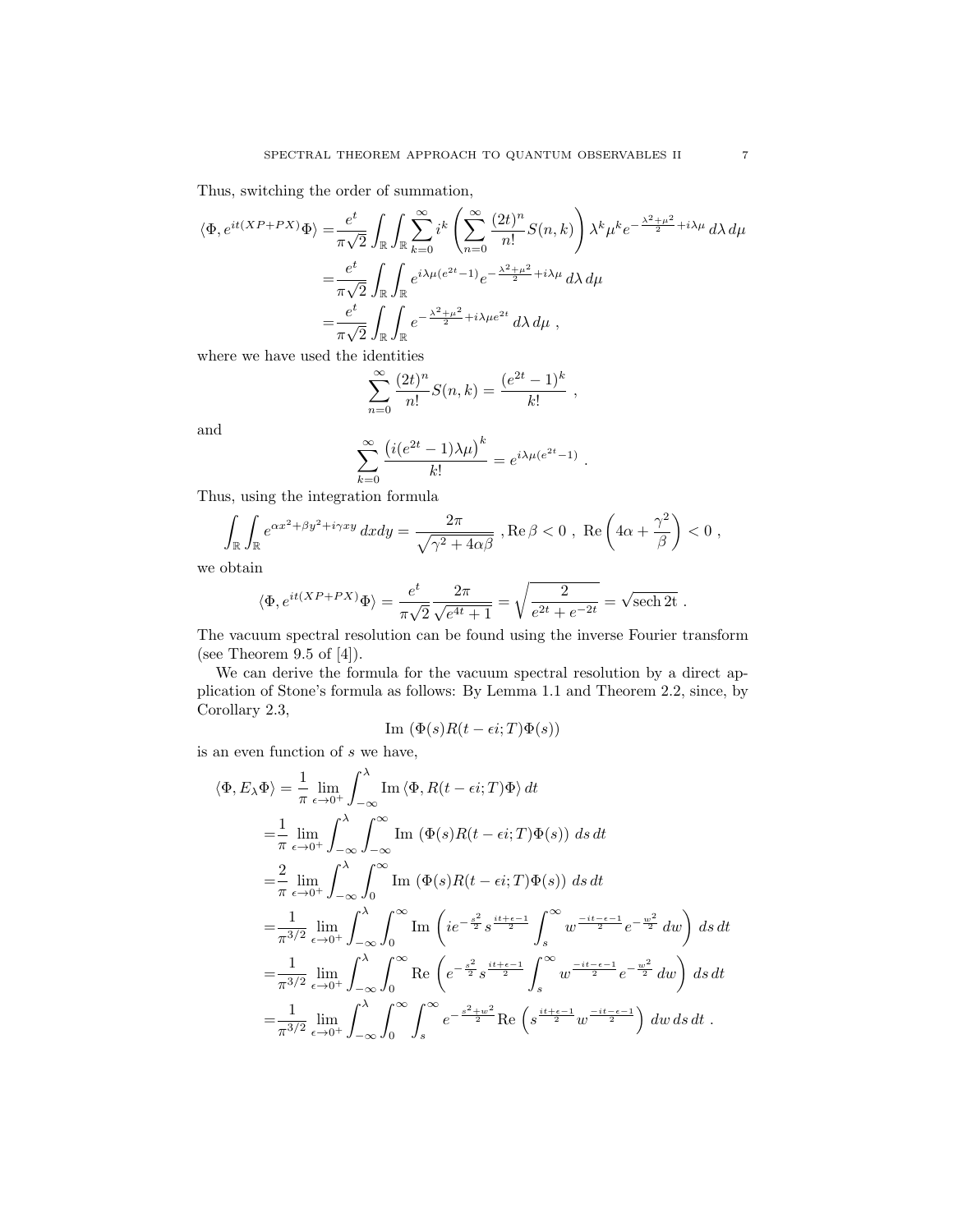Since, for  $s > 0$ ,

$$
s^{\frac{it+\epsilon-1}{2}} = s^{\frac{\epsilon-1}{2}} \left( \cos\left(\frac{t}{2}\ln s\right) + i \sin\left(\frac{t}{2}\ln s\right) \right) ,
$$
  

$$
w^{\frac{-it-\epsilon-1}{2}} = w^{-\frac{\epsilon+1}{2}} \left( \cos\left(\frac{t}{2}\ln w\right) - i \sin\left(\frac{t}{2}\ln w\right) \right) ,
$$

we see that

$$
\operatorname{Re}\left(s^{\frac{it+\epsilon-1}{2}}w^{\frac{-it-\epsilon-1}{2}}\right) = s^{\frac{\epsilon-1}{2}}w^{-\frac{\epsilon+1}{2}}\cos\left(\frac{t}{2}\ln\frac{s}{w}\right) .
$$

Mathematica computes

$$
\int_0^\infty \int_s^\infty e^{-\frac{s^2 + w^2}{2}} s^{\frac{\epsilon - 1}{2}} w^{-\frac{\epsilon + 1}{2}} \cos\left(\frac{t}{2} \ln \frac{s}{w}\right) dw ds = \left(\frac{\pi}{2}\right)^{1/2} \cdot \left(\frac{1}{1 - it + \epsilon} {}_2F_1\left(\frac{1}{2}, \frac{1 - it + \epsilon}{4}; \frac{5 - it + \epsilon}{4}; -1\right) + \frac{1}{1 + it + \epsilon} {}_2F_1\left(\frac{1}{2}, \frac{1 + it + \epsilon}{4}; \frac{5 + it + \epsilon}{4}; -1\right)\right) ,
$$

so

$$
\lim_{\epsilon \to 0^+} \int_0^\infty \int_s^\infty e^{-\frac{s^2 + w^2}{2}} s^{\frac{\epsilon - 1}{2}} w^{-\frac{\epsilon + 1}{2}} \cos\left(\frac{t}{2} \ln \frac{s}{w}\right) dw \, ds = \left(\frac{\pi}{2}\right)^{1/2} \cdot \left(\frac{1}{1 - it} \, {}_2F_1\left(\frac{1}{2}, \frac{1 - it}{4}; \frac{5 - it}{4}; -1\right) + \frac{1}{1 + it} \, {}_2F_1\left(\frac{1}{2}, \frac{1 + it}{4}; \frac{5 + it}{4}; -1\right)\right) ,
$$
\nwhere

where

$$
{}_2F_1(a, b; c; z) = \sum_{n=0}^{\infty} \frac{(a)_n (b)_n}{(c)_n} \frac{z^n}{n!},
$$

is *Gauss's hypergeometric function*. Using the identity

$$
{}_2F_1(a,b;a+1;z) = \frac{a}{z^a}B(z;a,1-b) ,
$$

we obtain

$$
\lim_{\epsilon \to 0^+} \int_0^\infty \int_s^\infty e^{-\frac{s^2 + w^2}{2}} s^{\frac{\epsilon - 1}{2}} w^{-\frac{\epsilon + 1}{2}} \cos\left(\frac{t}{2} \ln \frac{s}{w}\right) dw ds = \left(\frac{\pi}{2}\right)^{1/2} \frac{1}{4}
$$

$$
\cdot \left( (-1)^{-\frac{1 - it}{4}} B\left(-1; \frac{1}{4} (1 - it), \frac{1}{2}\right) + (-1)^{-\frac{1 + it}{4}} B\left(-1; \frac{1 + it}{4}, \frac{1}{2}\right) \right) ,
$$

which, since

$$
(-1)^{-\frac{1-it}{4}} = \frac{\sqrt{2}}{2}(1-i)e^{-\frac{i\pi}{4}}, (-1)^{-\frac{1+it}{4}} = \frac{\sqrt{2}}{2}(1-i)e^{\frac{i\pi}{4}},
$$

gives

$$
\lim_{\epsilon \to 0^+} \int_0^\infty \int_s^\infty e^{-\frac{s^2 + w^2}{2}} s^{\frac{\epsilon - 1}{2}} w^{-\frac{\epsilon + 1}{2}} \cos\left(\frac{t}{2} \ln \frac{s}{w}\right) dw \, ds = \frac{\pi^{1/2} (1 - i)}{8} \cdot \left(e^{-\frac{t\pi}{4}} B\left(-1; \frac{1}{4} (1 - it), \frac{1}{2}\right) + e^{\frac{t\pi}{4}} B\left(-1; \frac{1 + it}{4}, \frac{1}{2}\right)\right) .
$$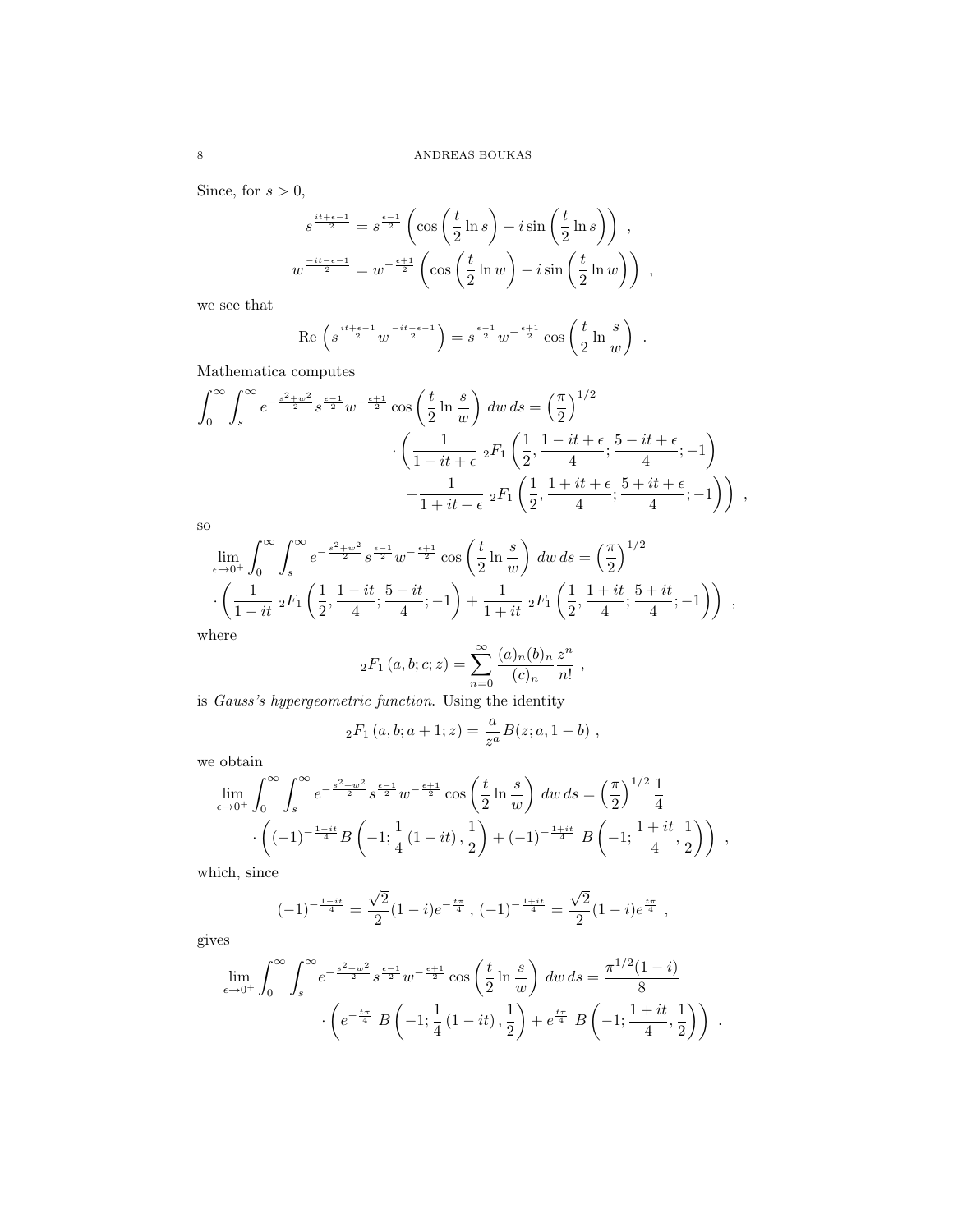Thus

$$
\langle \Phi, E_{\lambda} \Phi \rangle = \frac{1}{\pi^{3/2}} \int_{-\infty}^{\lambda} \frac{\pi^{1/2} (1 - i)}{8} \n\cdot \left( e^{-\frac{i\pi}{4}} B \left( -1; \frac{1}{4} (1 - it), \frac{1}{2} \right) + e^{\frac{i\pi}{4}} B \left( -1; \frac{1 + it}{4}, \frac{1}{2} \right) \right) dt \n= \frac{1 - i}{8\pi} \int_{-\infty}^{\lambda} \left( e^{-\frac{\pi i}{4}} B \left( -1; \frac{1 - it}{4}, \frac{1}{2} \right) + e^{\frac{\pi i}{4}} B \left( -1; \frac{1 + it}{4}, \frac{1}{2} \right) \right) dt.
$$

Therefore, for the vacuum characteristic function we have

$$
\langle \Phi, e^{it(XP+PX)}\Phi \rangle = \int_{\mathbb{R}} e^{it\lambda} d\langle \Phi, E_{\lambda}\Phi \rangle
$$
  
=  $\frac{1-i}{8\pi} \int_{\mathbb{R}} e^{it\lambda} \left( e^{-\frac{\pi\lambda}{4}} B\left(-1; \frac{1-i\lambda}{4}, \frac{1}{2}\right) + e^{\frac{\pi\lambda}{4}} B\left(-1; \frac{1+i\lambda}{4}, \frac{1}{2}\right) \right) d\lambda$ ,

which, using the series representation of the incomplete Beta function, yields

$$
\langle \Phi, e^{it(XP+PX)} \Phi \rangle = \frac{2}{\pi^{1/2}} \sum_{n=0}^{\infty} \frac{\left(\frac{1}{2}\right)_n (-1)^n (4n+1)}{n!} \cdot \left( (2\pi)^{-1/2} \int_{\mathbb{R}} \frac{e^{it\lambda}}{(4n+1)^2 + \lambda^2} d\lambda \right) .
$$

From Fourier transform tables, wee see that

$$
(2\pi)^{-1/2} \int_{\mathbb{R}} \frac{e^{it\lambda}}{(4n+1)^2 + \lambda^2} d\lambda = \frac{1}{4n+1} \left(\frac{\pi}{2}\right)^{1/2} e^{-(4n+1)|t|}.
$$

Thus

$$
\langle \Phi, e^{it(XP+PX)} \Phi \rangle = \frac{1}{\sqrt{2}} \sum_{n=0}^{\infty} \frac{\left(\frac{1}{2}\right)_n (-1)^n e^{-(4n+1)|t|}}{n!}
$$

$$
= \frac{1}{\sqrt{2}} \frac{e^{-|t|}}{1 + e^{-4|t|}} = \sqrt{\frac{2}{e^{2|t|} + e^{-2|t|}}}
$$

$$
= \sqrt{\frac{2}{e^{2t} + e^{-2t}}} = \sqrt{\text{sech 2t}}.
$$

*Remark* 2.5*.* As pointed out in [4], using

$$
X = \frac{a + a^{\dagger}}{\sqrt{2}} , \ P = \frac{a - a^{\dagger}}{\sqrt{2}i} ,
$$

where

$$
[a, a^{\dagger}] = \mathbf{1},
$$

we find that

$$
XP + PX = i((a^{\dagger})^2 - a^2),
$$

so the result of Theorem 2.4 is in agreement with Proposition 3.4 of [1] (see also Proposition 3.9 of [2], Proposition 4.1.1 of [6] and Proposition 4 of [3]), and Proposition 9.5 of [4], where it is shown that  $XP + PX$  is a *hyperbolic secant process*.

□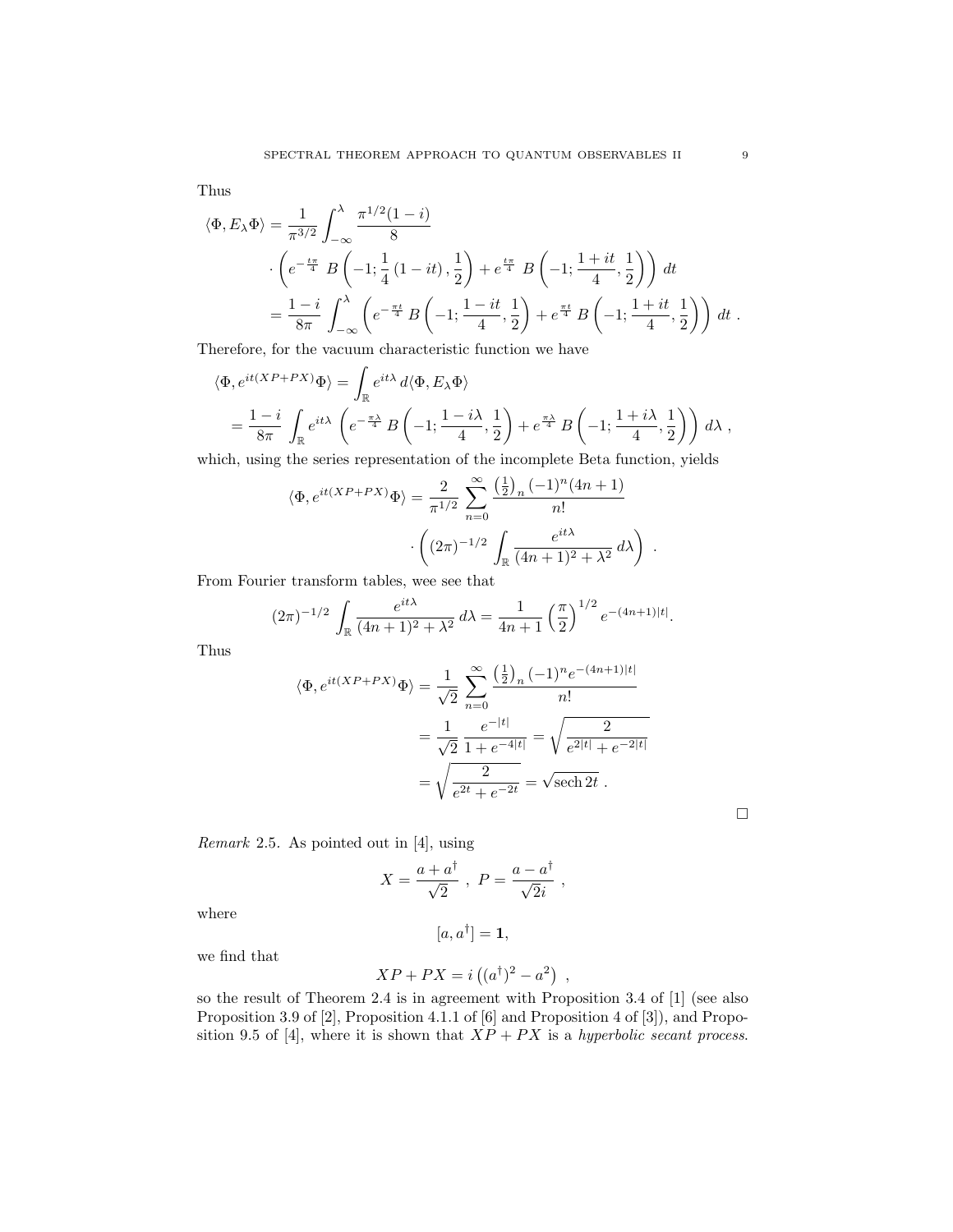#### 10 ANDREAS BOUKAS

We remark also that, in the statement of Proposition 9.5 of [4], a factor of 2 is missing.

## **3. The Quantum Harmonic Oscillator Hamiltonian Operator**  $\frac{1}{2}(X^2 + P^2)$

**Theorem 3.1.** The operator  $\frac{1}{2}(X^2 + P^2)$  is symmetric on the Schwartz class S *and admits a self-adjoint extension.*

*Proof.* Let  $T = \frac{1}{2}(X^2 + P^2)$  and let  $f, g \in S$ . As in Theorem 2.1, since  $Xf, Pf \in S$ , *T* is well defined on  $dom(T) = S$ . Since *X*, *P* are self-adjoint,

$$
\langle Tf, g \rangle = \frac{1}{2} \langle X^2 f, g \rangle + \frac{1}{2} \langle P^2 f, g \rangle = \frac{1}{2} \langle X f, X g \rangle + \frac{1}{2} \langle P f, P g \rangle
$$
  
=  $\frac{1}{2} \langle f, X^2 g \rangle + \frac{1}{2} \langle f, P^2 g \rangle = \frac{1}{2} \langle f, (X^2 + P^2) g \rangle = \langle f, T g \rangle$ ,

so *T* is symmetric. To show that *T* admits a self-adjoint extension, we notice that if  $f$  is in the domain of  $T$  then so also is its complex conjugate  $\bar{f}$ . Moreover, if *f*(*x*) is a real function in the domain of *T* then  $Tf(x) = \frac{1}{2}(x^2f(x) - f''(x))$  is also real. Thus, by a theorem due to von Neumann (see [14], Chapter XI, Section 7, Theorem 1),  $T$  admits a self-adjoint extension.  $\Box$ 

**Theorem 3.2.** *The resolvent of*  $\frac{1}{2}(X^2 + P^2)$  *is* 

$$
R\left(a; \frac{1}{2}\left(X^2 + P^2\right)\right)g(s) = c_1(a) M_1(s\sqrt{2}; a) + c_2(a) M_2(s\sqrt{2}; a) + \int_{-\infty}^{s\sqrt{2}} g\left(\frac{w}{\sqrt{2}}\right) \left(M_1(w; a)M_2(s\sqrt{2}; a) - M_1(s\sqrt{2}; a)M_2(w; a)\right) dw.
$$

*where*  $q \in \mathcal{S}$ *,*  $c_1(a), c_2(a) \in \mathbb{C}$ *,* 

$$
M_1(z;a) = e^{-\frac{z^2}{4}} {}_1F_1\left(-\frac{a}{2} + \frac{1}{4}; \frac{1}{2}; \frac{z^2}{2}\right), M_2(z;a) = ze^{-\frac{z^2}{4}} {}_1F_1\left(-\frac{a}{2} + \frac{3}{4}; \frac{3}{2}; \frac{z^2}{2}\right),
$$

*and*

$$
{}_1F_1(a;c;z) = \sum_{n=0}^{\infty} \frac{(a)_n}{(c)_n} \frac{z^n}{n!}
$$

*is Kummer's confluent hypergeometric function.*

*Proof.* We notice that for  $s \in \mathbb{R}$ , with all derivatives taken with respect to *s*,

$$
R\left(a; \frac{1}{2}\left(X^2 + P^2\right)\right)g(s) = G(s;a) \iff g(s) = \left(a - \frac{1}{2}\left(X^2 + P^2\right)\right)G(s;a)
$$

$$
\iff g(s) = \left(a - \frac{1}{2}s^2\right)G(s;a) + \frac{1}{2}G''(s;a)
$$

$$
\iff G''(s;a) - \left(s^2 - 2a\right)G(s;a) = 2g(s) ,
$$

i.e. *G* satisfies a *non-homogeneous Weber differential equation* [8, 13, 15].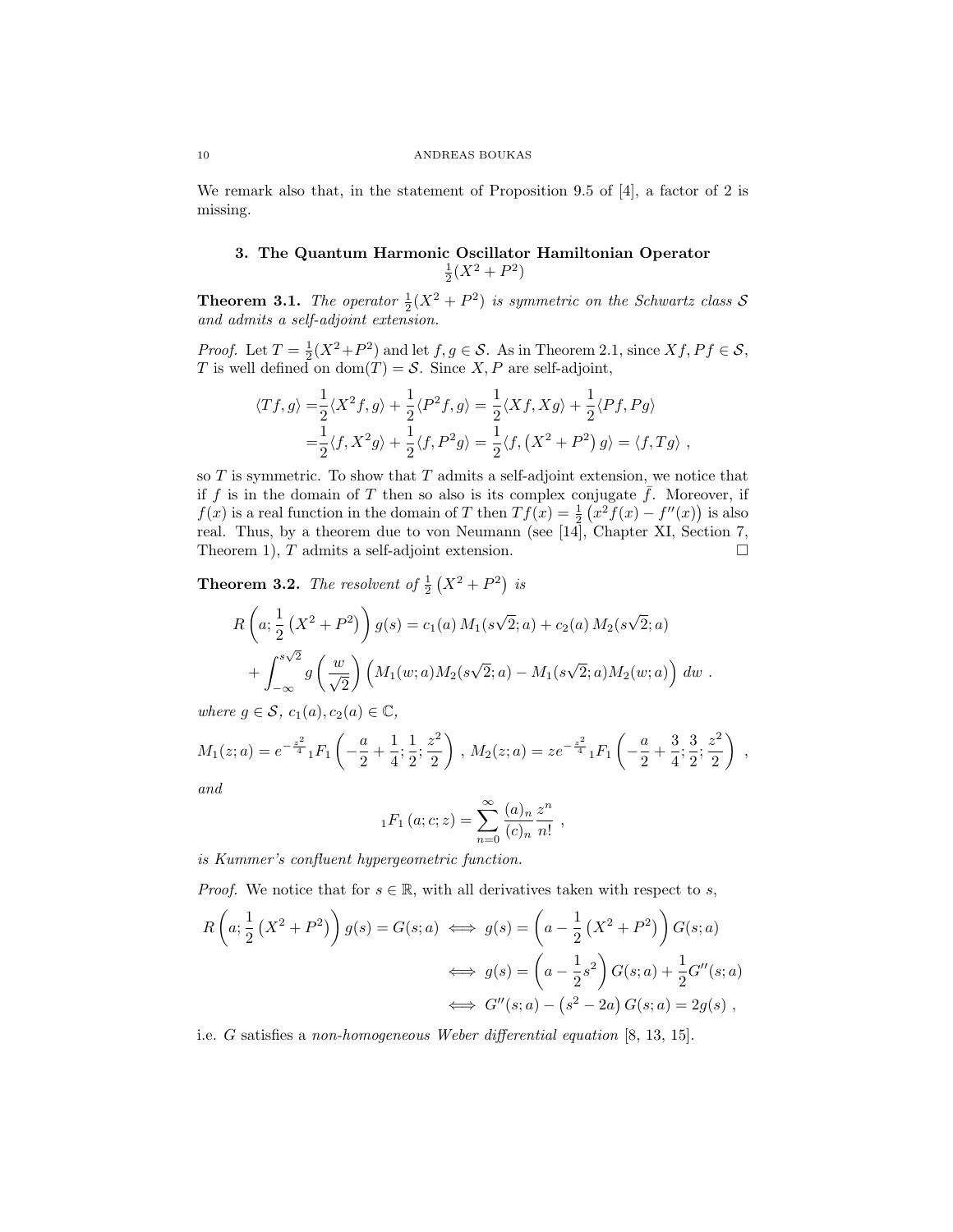Letting  $M(s; a) := G\left(\frac{s}{\sqrt{2}}; a\right)$ , we see that M satisfies a non-homogeneous Weber differential equation in *canonical form* [8, 13],

$$
M''(s;a) - \left(\frac{1}{4}s^2 - a\right)M(s;a) = g\left(\frac{s}{\sqrt{2}}\right) .
$$

The general solution of the associated homogeneous differential equation

$$
M''(s;a) - \left(\frac{1}{4}s^2 - a\right)M(s;a) = 0,
$$

is, see [15] and [8],

$$
M(s; a) = c_1(a) M_1(s; a) + c_2(a) M_2(s; a) ,
$$

where,  $c_1(a), c_2(a) \in \mathbb{C}$  and

$$
M_1(s;a) = e^{-\frac{s^2}{4}} {}_1F_1\left(-\frac{a}{2} + \frac{1}{4}; \frac{1}{2}; \frac{s^2}{2}\right), M_2(s;a) = se^{-\frac{s^2}{4}} {}_1F_1\left(-\frac{a}{2} + \frac{3}{4}; \frac{3}{2}; \frac{s^2}{2}\right).
$$

The Wronskian  $W(M_1, M_2)(s)$  of  $M_1$  and  $M_2$  is identically equal to 1 (an easy way to show this is by showing that  $\frac{dW}{ds}(M_1, M_2)(s; a) = 0$  and then computing  $W(M_1, M_2)(0; a) = 1$ . By the well-known *variation of parameters formula*, a solution of the non-homogeneous Weber differential equation is

$$
M_p(s;a) = \int_{-\infty}^s g\left(\frac{w}{\sqrt{2}}\right) (M_1(w;a)M_2(s;a) - M_1(s;a)M_2(w;a)) dw.
$$

Thus, the general solution of the non-homogeneous Weber differential equation, in canonical form, is

$$
M(s; a) = c_1(a) M_1(s; a) + c_2(a) M_2(s; a)
$$
  
+ 
$$
\int_{-\infty}^s g\left(\frac{w}{\sqrt{2}}\right) (M_1(w; a) M_2(s; a) - M_1(s; a) M_2(w; a)) dw.
$$

Thus,

$$
G(s; a) = M(s\sqrt{2}; a) = c_1(a) M_1(s\sqrt{2}; a) + c_2(a) M_2(s\sqrt{2}; a)
$$
  
+ 
$$
\int_{-\infty}^{s\sqrt{2}} g\left(\frac{w}{\sqrt{2}}\right) \left(M_1(w; a) M_2(s\sqrt{2}; a) - M_1(s\sqrt{2}; a) M_2(w; a)\right) dw,
$$

where,

$$
M_1(s\sqrt{2};a) = e^{-\frac{s^2}{2}} {}_1F_1\left(-\frac{a}{2} + \frac{1}{4}; \frac{1}{2}; s^2\right) ,
$$
  

$$
M_2(s\sqrt{2};a) = s\sqrt{2}e^{-\frac{s^2}{2}} {}_1F_1\left(-\frac{a}{2} + \frac{3}{4}; \frac{3}{2}; s^2\right) .
$$

□

**Theorem 3.3.** The vacuum spectral resolution of  $\frac{1}{2}(X^2 + P^2)$  is

$$
\langle \Phi, E_{\lambda} \Phi \rangle = H_{1/2}(\lambda) .
$$

*Moreover, for*  $t \in \mathbb{R}$ *,* 

$$
\langle \Phi, e^{it\frac{1}{2}\left(X^2 + P^2\right)}\Phi \rangle = e^{\frac{it}{2}},
$$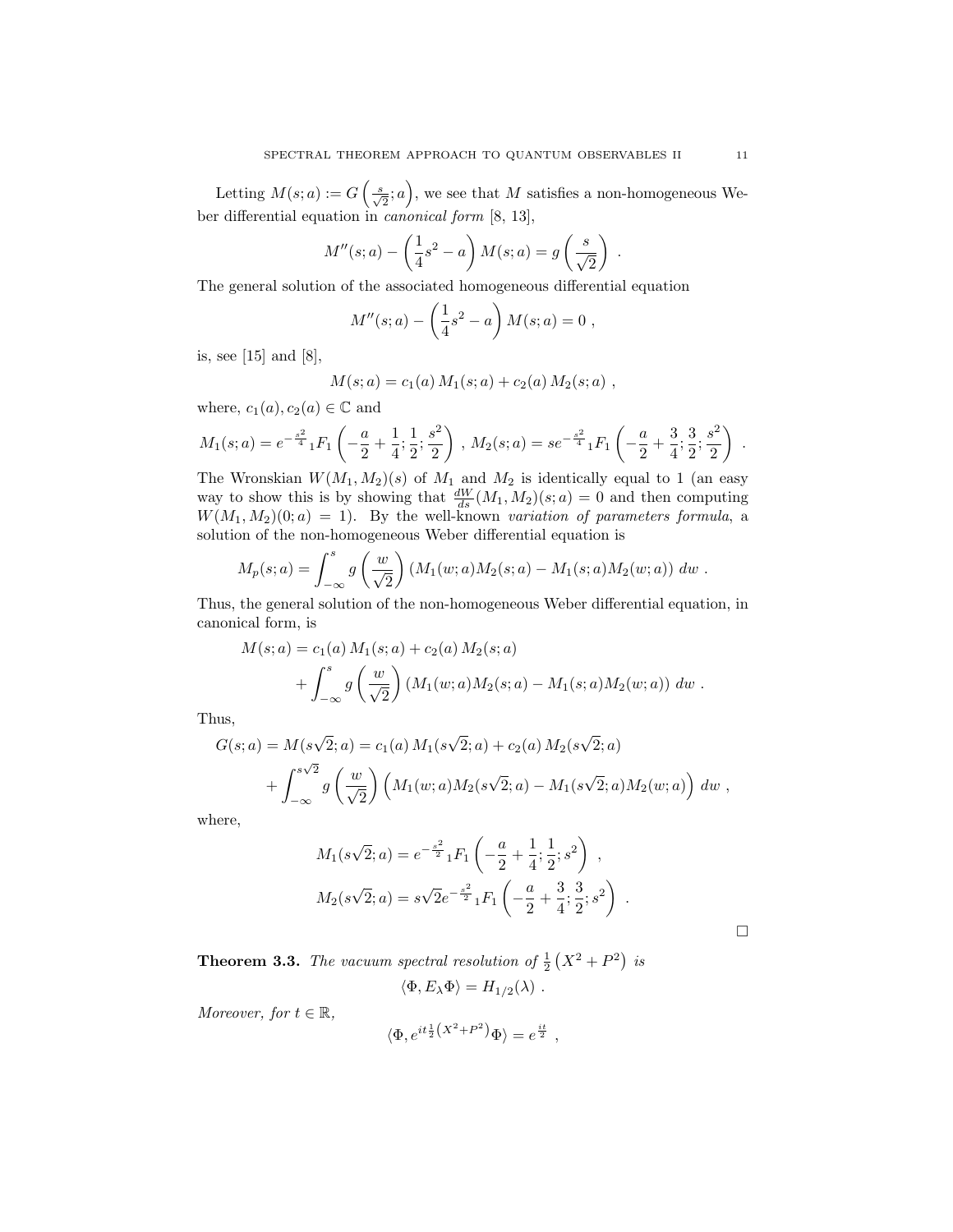*i.e., the probability distribution of*  $\frac{1}{2}(X^2 + P^2)$  *is degenerate with pdf*  $\delta_{\frac{1}{2}}$ .

Proof. For 
$$
\Phi(s) = \pi^{-1/4} e^{-\frac{s^2}{2}}
$$
,  
\n
$$
\langle \Phi, E_{\lambda} \Phi \rangle = \frac{1}{\pi} \lim_{\epsilon \to 0^+} \int_{-\infty}^{\lambda} \text{Im} \langle \Phi, R \left( t - \epsilon i; \frac{1}{2} \left( X^2 + P^2 \right) \right) \Phi \rangle dt
$$
\n
$$
= \frac{1}{\pi} \lim_{\epsilon \to 0^+} \int_{-\infty}^{\lambda} \text{Im} \left( \int_{-\infty}^{\infty} \Phi(s) R \left( t - \epsilon i; \frac{1}{2} \left( X^2 + P^2 \right) \right) \Phi(s) ds \right) dt.
$$

For  $a = t - i\epsilon$ , in the notation of Theorem 3.2, we have,

$$
G(s;t - i\epsilon) = R\left(t - i\epsilon; \frac{1}{2}\left(X^2 + P^2\right)\right)\Phi(s) ,
$$

where

$$
G''(s;t - i\epsilon) - (s^2 - 2(t - i\epsilon)) G(s;t - i\epsilon) = 2\pi^{-1/4} e^{-\frac{s^2}{2}}.
$$

Letting

$$
G(s; t - i\epsilon) = K(s; t - i\epsilon) + iL(s; t - i\epsilon) ,
$$
  
\n
$$
K(s; t - i\epsilon) = \text{Re } G(s; t - i\epsilon) ,
$$
  
\n
$$
L(s; t - i\epsilon) = \text{Im } G(s; t - i\epsilon) ,
$$

we find that the real-valued functions *K, L* satisfy the system of ODE's:

$$
K''(s; t - i\epsilon) - (s^2 - 2t) K(s; t - i\epsilon) + 2\epsilon L = 2\pi^{-1/4} e^{-\frac{s^2}{2}},
$$
  
\n
$$
L''(s; t - i\epsilon) - (s^2 - 2t) L(s; t - i\epsilon) - 2\epsilon K = 0.
$$

For  $\epsilon \to 0$  the system uncouples into,

$$
K''(s;t) - (s2 - 2t) K(s;t) = 2\pi^{-1/4} e^{-\frac{s^{2}}{2}},
$$
  

$$
L''(s;t) - (s^{2} - 2t) L(s;t) = 0.
$$

The equation satisfied by *L* is a *homogeneous Weber differential equation* [8, 15]. Thus, in the notation of Theorem 3.2,

$$
L(s;t) = c_1(t) M_1(s\sqrt{2};t) + c_2(t) M_2(s\sqrt{2};t) ,
$$

where,  $c_1(t), c_2(t) \in \mathbb{R}$ . Therefore,

$$
\langle \Phi, E_{\lambda} \Phi \rangle = \frac{1}{\pi} \int_{-\infty}^{\lambda} \int_{-\infty}^{\infty} \Phi(s) L(s; t) ds dt.
$$

Using,

$$
\int_{\mathbb{R}} s^{2n} e^{-s^2} ds = \Gamma\left(n + \frac{1}{2}\right), \int_{\mathbb{R}} s^{2n+1} e^{-s^2} ds = 0, n \in \{0, 1, 2, \ldots\} ,
$$

we obtain

$$
\langle \Phi, E_{\lambda} \Phi \rangle = \frac{1}{\pi^{3/4}} \int_{-\infty}^{\lambda} c_1(t) \sum_{n=0}^{\infty} \frac{\left(\frac{1}{4} - \frac{t}{2}\right)_n}{n!} dt.
$$

To determine  $c_1(t)$  we will use the fact that

$$
\langle \Phi, E_{\infty} \Phi \rangle = 1.
$$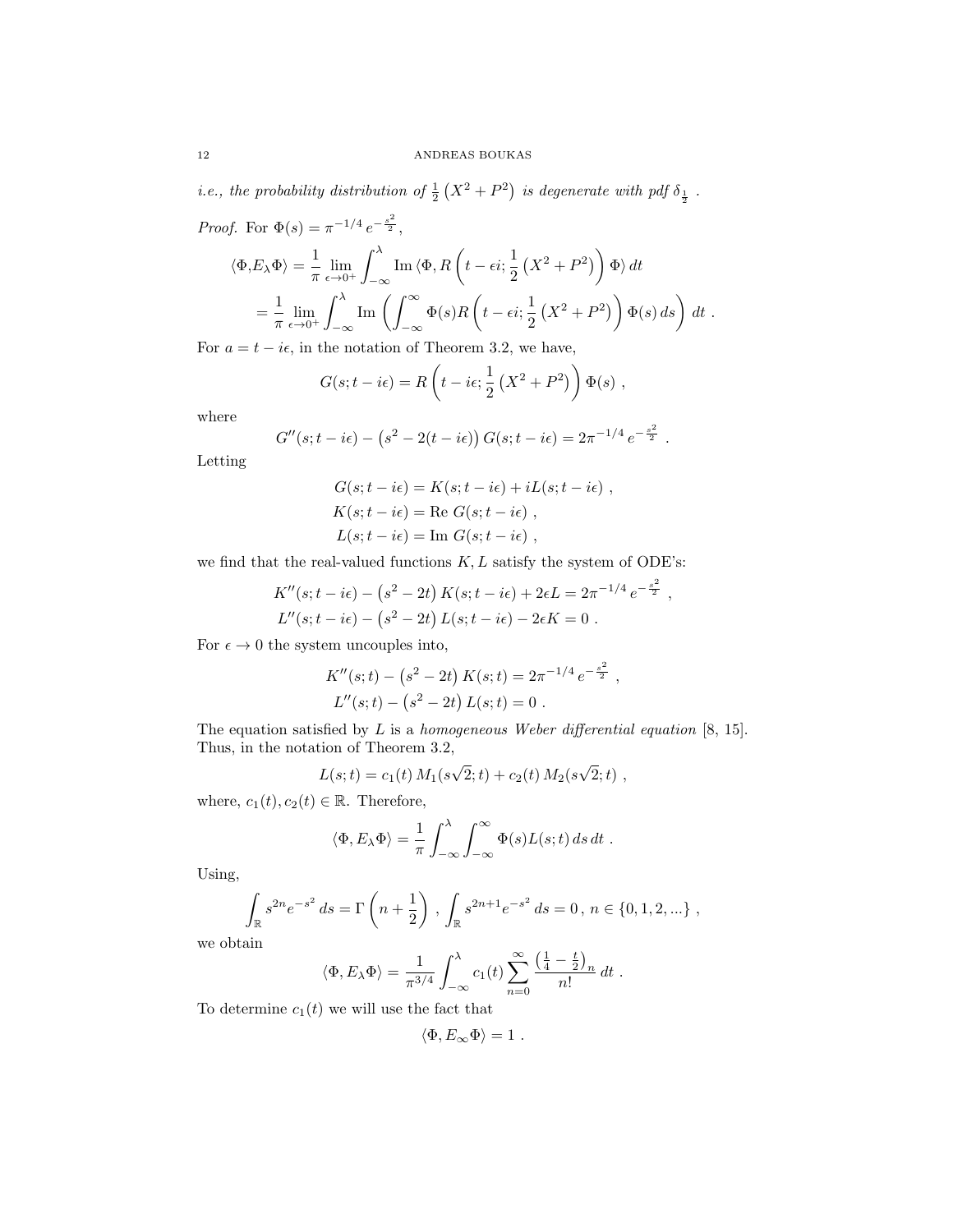The partial sums of the series

$$
\sum_{n=0}^{\infty} \frac{(x)_n}{n!}
$$

are

$$
s_k = \sum_{n=0}^k \frac{(x)_n}{n!} = \frac{(1+k)\Gamma(1+x+k)}{\Gamma(x+1)\Gamma(2+k)}.
$$

Thus,

$$
\sum_{n=0}^{\infty} \frac{(x)_n}{n!} = \lim_{k \to \infty} s_k = \begin{cases} 0, & x < 0 \\ 1, & x = 0 \\ \infty, & x > 0 \end{cases}
$$

Thus, in order for

$$
\langle \Phi, E_{\infty} \Phi \rangle = 1 ,
$$

we must interpret  $c_1(t)$  in the distribution sense as,

$$
c_1(t) = \pi^{3/4} \delta_{1/2} (t) ,
$$

in which case,

$$
\langle \Phi, E_{\lambda} \Phi \rangle = \int_{-\infty}^{\lambda} \delta_{1/2} (t) \sum_{n=0}^{\infty} \frac{\left(\frac{1}{4} - \frac{t}{2}\right)_n}{n!} dt = \begin{cases} 1, & \lambda \ge \frac{1}{2} \\ 0, & \lambda < \frac{1}{2} \end{cases} = H_{1/2}(\lambda) .
$$

Thus,

$$
\langle \Phi, e^{it\frac{1}{2}(X^2 + P^2)} \Phi \rangle = \int_{\mathbb{R}} e^{it\lambda} d\langle \Phi, E_{\lambda} \Phi \rangle
$$
  
= 
$$
\int_{\mathbb{R}} e^{it\lambda} dH_{1/2}(\lambda) = \int_{\mathbb{R}} e^{it\lambda} \delta_{1/2}(\lambda) d\lambda = e^{\frac{it}{2}},
$$

meaning that the probability distribution of  $\frac{1}{2}(X^2 + P^2)$  is degenerate.  $\Box$ 

*Remark* 3.4. In terms of the creation and annihilation operators  $a^{\dagger}$  and a, respectively, where

$$
[a,a^{\dagger}]=\mathbf{1}\ ,
$$

using

$$
X = \frac{a + a^{\dagger}}{\sqrt{2}} , \ P = \frac{a - a^{\dagger}}{\sqrt{2}i} ,
$$

we find that

$$
\frac{1}{2}(X^2 + P^2) = \frac{1}{2} + a^{\dagger}a.
$$

The formula for the characteristic function given in Theorem 3.3 is precisely a special case of Remark 3.7 of Proposition 3.4 of [1], where  $\frac{1}{2} + a^{\dagger} a$  is denoted by  $S_1^1$ .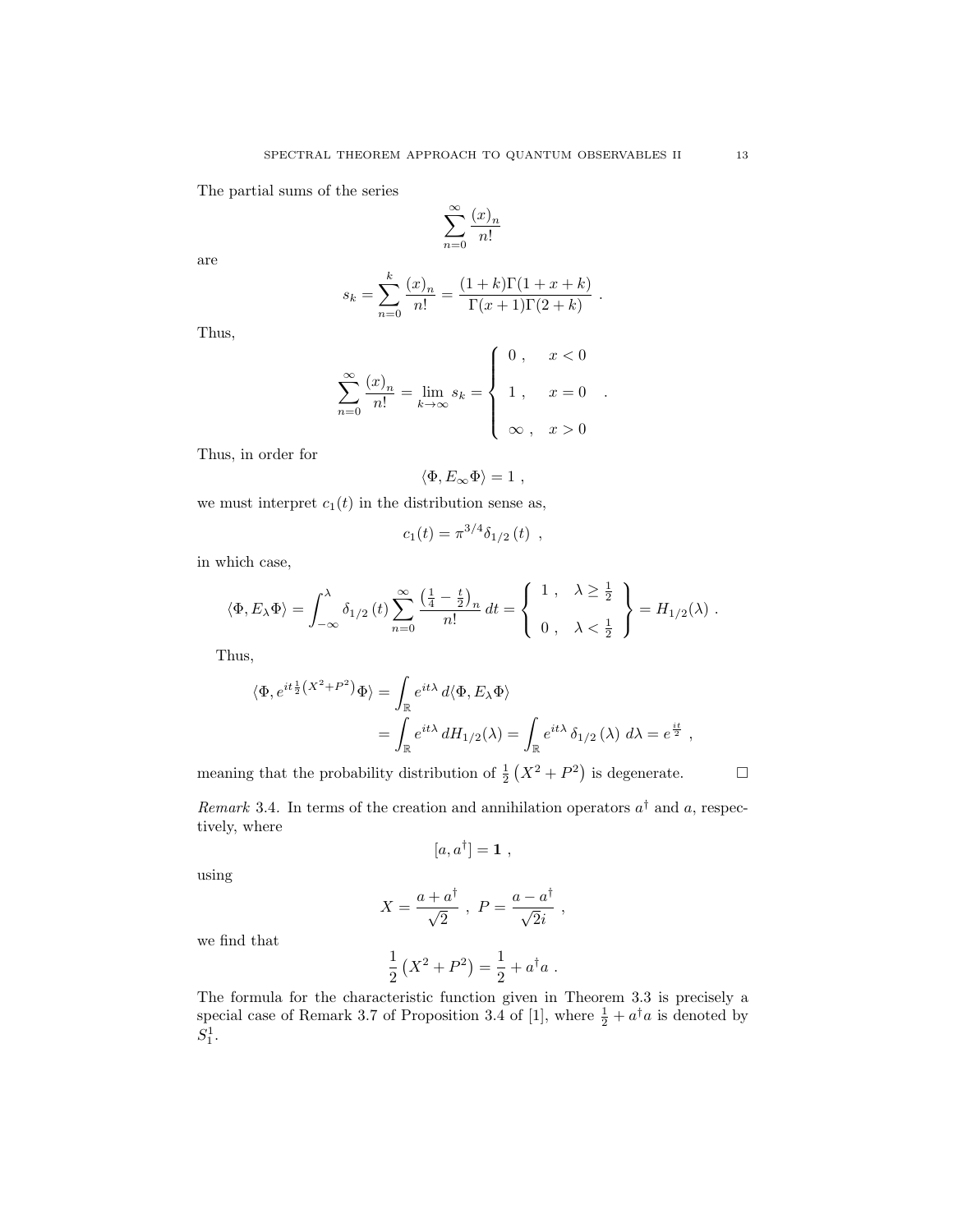### **4. Stone's Formula in the Finite Dimensional Case**

To illustrate the use of Stone's formula in the finite dimensional case, we consider the *Heisenberg observable*

$$
H = \begin{pmatrix} 0 & 1 & 1 \\ 1 & 0 & 1 \\ 1 & 1 & 0 \end{pmatrix} ,
$$

of Section 6 of [4]. The eigenvalues of *H* are:  $\lambda_1 = 2$ , with multiplicity one, and  $\lambda_2 = -1$  with multiplicity two. It was shown in [4] that, if  $\Phi = (a, b, c)$  is a unit vector in  $\mathbb{R}^3$  then, for  $t \in \mathbb{R}$ :

$$
\langle \Phi, e^{itH} \Phi \rangle = \left(1 - \frac{(a+b+c)^2}{3}\right) e^{-it} + \frac{(a+b+c)^2}{3} e^{2it},
$$

i.e., *H* follows a Bernoulli distribution with probability density function

$$
p_{a,b,c}(\lambda) = \left(1 - \frac{(a+b+c)^2}{3}\right)\delta_{-1}(\lambda) + \frac{(a+b+c)^2}{3}\delta_2(\lambda).
$$

We will show how the same result can be obtained with the use of Stone's formula.

For  $a \in \mathbb{C} \setminus \{-1,2\}$  we have

$$
R(a;H) = \frac{1}{(a+1)(a-2)} \begin{pmatrix} a-1 & 1 & 1 \ 1 & a-1 & 1 \ 1 & 1 & a-1 \end{pmatrix} ,
$$

and

$$
R(t - i\epsilon; H) - R(t + i\epsilon; H) = \frac{2i\epsilon}{((t - 2)^2 + \epsilon^2)((t + 1)^2 + \epsilon^2)}
$$

$$
\cdot \begin{pmatrix} 3 + t(t - 2) + \epsilon^2 & 2t - 1 & 2t - 1 \\ 2t - 1 & 3 + t(t - 2) + \epsilon^2 & 2t - 1 \\ 2t - 1 & 2t - 1 & 3 + t(t - 2) + \epsilon^2 \end{pmatrix}.
$$

For a unit vector  $\Phi = (a, b, c)$  in  $\mathbb{R}^3$ , we find,

$$
\langle \Phi, (R(t - i\epsilon; H) - R(t + i\epsilon; H)) \Phi \rangle = \frac{2i\epsilon}{((t - 2)^2 + \epsilon^2)((t + 1)^2 + \epsilon^2)}
$$

$$
\cdot ((t - 2)^2 + \epsilon^2 + (2t - 1)(a + b + c)^2),
$$

and

$$
\frac{1}{2\pi i} \int \langle \Phi, (R(t - i\epsilon; H) - R(t + i\epsilon; H))\Phi \rangle dt
$$
  
=  $\frac{1}{3\pi} \left( x^2 \arctan\left(\frac{t - 2}{\epsilon}\right) - (x^2 - 3) \arctan\left(\frac{t + 1}{\epsilon}\right) \right)$ ,

where,

$$
x = a + b + c \; .
$$

Since,

$$
\lim_{y \to -\infty} \frac{1}{3\pi} \left( x^2 \arctan\left(\frac{y-2}{\epsilon}\right) - (x^2 - 3) \arctan\left(\frac{y+1}{\epsilon}\right) \right) = -\frac{1}{2},
$$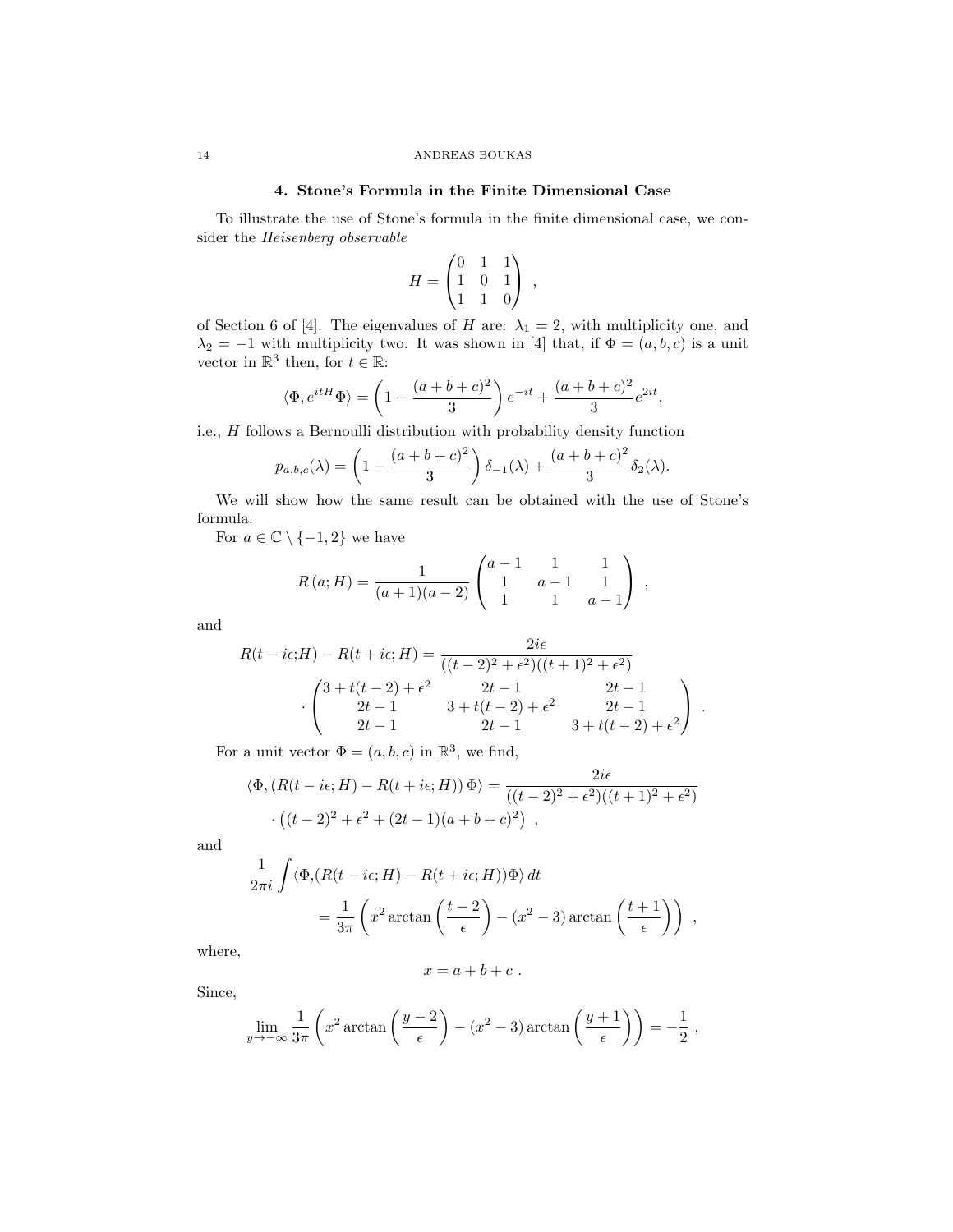we find that

$$
\frac{1}{2\pi i} \int_{-\infty}^{\lambda} \langle \Phi, (R(t - i\epsilon; H) - R(t + i\epsilon; H))\Phi \rangle dt
$$
  
=  $\frac{1}{3\pi} \left( x^2 \arctan\left(\frac{\lambda - 2}{\epsilon}\right) - (x^2 - 3) \arctan\left(\frac{\lambda + 1}{\epsilon}\right) \right) + \frac{1}{2}.$ 

Since,

$$
\lim_{\epsilon \to 0^+} \frac{1}{3\pi} \left( x^2 \arctan\left( \frac{\lambda - 2}{\epsilon} \right) - (x^2 - 3) \arctan\left( \frac{\lambda + 1}{\epsilon} \right) \right)
$$

$$
= \begin{cases} \frac{1}{2}, & \lambda > 2 \\ -\frac{x^2}{3} + \frac{1}{2}, & -1 < \lambda < 2 \\ -\frac{1}{2}, & \lambda < -1 \end{cases}
$$

we have,

$$
\langle \Phi, E_{\lambda} \Phi \rangle = \begin{cases} 1, & \lambda > 2 \\ -\frac{x^2}{3} + 1, & -1 < \lambda < 2 \\ 0, & \lambda < -1 \end{cases}
$$

Using the right-continuity of the spectral resolution, we extend to  $\lambda = 2$  and  $\lambda = -1$ , to obtain the vacuum resolution of the identity,

$$
\langle \Phi, E_{\lambda} \Phi \rangle = \begin{cases} 1, & \lambda \ge 2 \\ -\frac{x^2}{3} + 1, & -1 \le \lambda < 2 \\ 0, & \lambda < -1 \end{cases} = \left( -\frac{x^2}{3} + 1 \right) H_{-1}(\lambda) + \frac{x^2}{3} H_2(\lambda) \,.
$$

Therefore,

$$
d\langle \Phi, E_{\lambda} \Phi \rangle = \left( \left( -\frac{x^2}{3} + 1 \right) \delta_{-1}(\lambda) + \frac{x^2}{3} \delta_2(\lambda) \right) d\lambda ,
$$

and

$$
\langle \Phi, e^{itH} \Phi \rangle = \left( -\frac{x^2}{3} + 1 \right) \int_{\mathbb{R}} e^{it\lambda} \delta_{-1}(\lambda) d\lambda + \frac{x^2}{3} \int_{\mathbb{R}} e^{it\lambda} \delta_2(\lambda) d\lambda \n= \left( 1 - \frac{x^2}{3} \right) e^{-it} + \frac{x^2}{3} e^{2it} ,
$$

in agreement with the result obtained in Section 6 of [4].

## **5. Errata**

The following corrections should be made to [4]: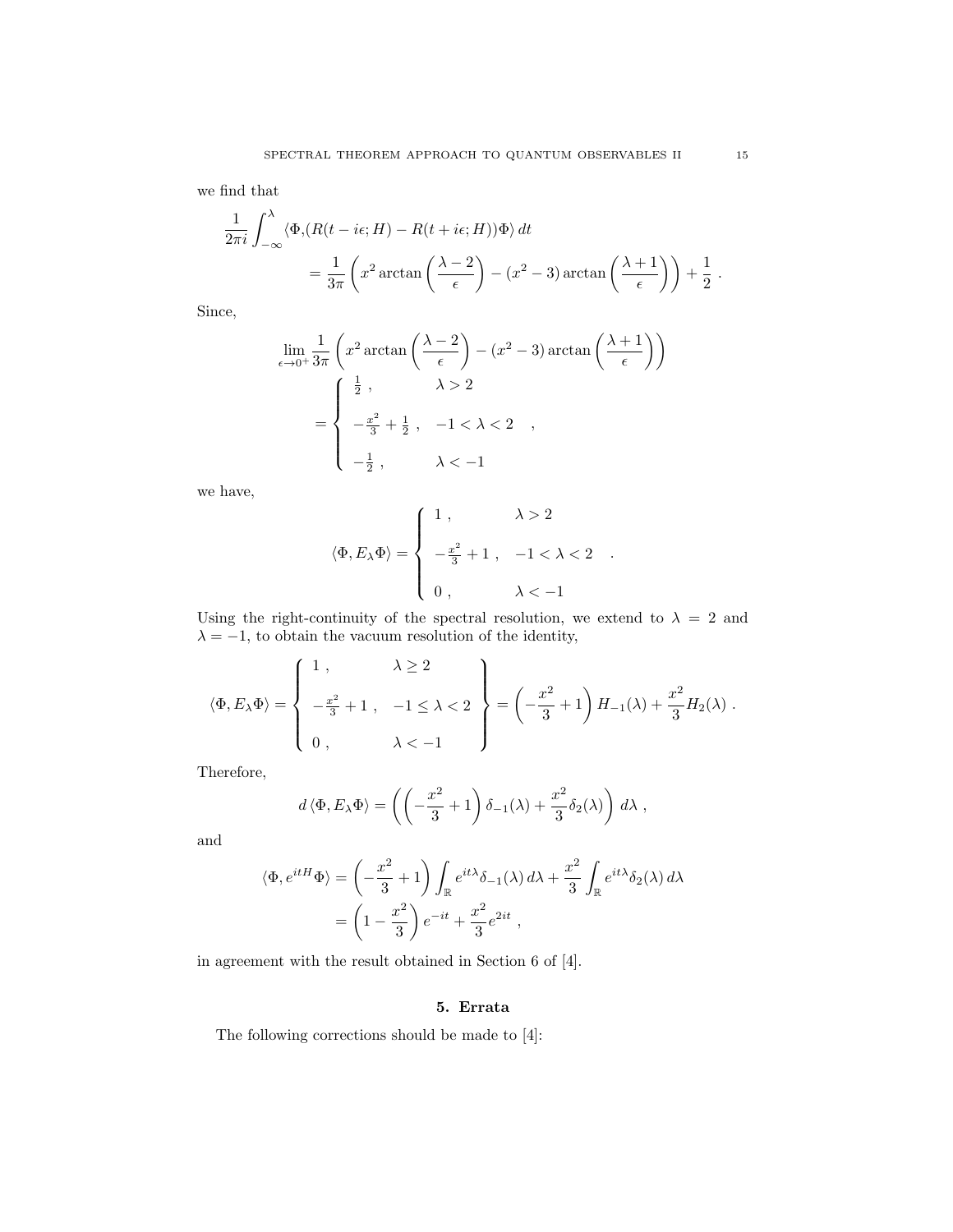Formulas (8.5) and (8.7) are correct for positive *a, b*. For general *a, b*, with  $ab \neq 0$ , they should be replaced, respectively, by

$$
q(s) = \frac{a}{2\sqrt{ab}}\tanh(2\sqrt{ab}\,s),\tag{5.1}
$$

$$
r(s) = \frac{b}{2\sqrt{ab}}\tanh(2\sqrt{ab}\,s) \tag{5.2}
$$

*.*

The formula in Theorem 8.5 is

$$
\langle \Phi, e^{it(aX^2 + bP^2)} \Phi \rangle = \frac{\sqrt{2} e^{\frac{1}{2}p(it)}}{\sqrt{e^{2p(it)} + (2q(it) - 1)(2r(it) - 1)}}.
$$

and, as a result, the formula in Corollary 8.6 is

$$
\langle \Phi, e^{itH} \Phi \rangle = e^{\frac{it}{2}} \left( \frac{\text{sech}\left(\frac{t\sqrt{3}}{2}\right)}{1 - \frac{i}{\sqrt{3}} \tanh\left(\frac{t\sqrt{3}}{2}\right)} \right)^{1/2}
$$

**Acknowledgment.** The author thanks the referee for his crucial comments and suggestions.

#### **References**

- 1. Accardi, L., Boukas, A. : On the characteristic function of random variables associated with Boson Lie algebras, *Communications on Stochastic Analysis*, **4** (2010), no. 4 , 493–504.
- 2. Accardi, L., Boukas, A. : Normally ordered disentanglement of multi-dimensional Schrödinger algebra exponentials, *Communications on Stochastic Analysis* 12 (2018), no. 3, 283–328.
- 3. Accardi, L., Boukas, A. : Fock representation of the renormalized higher powers of white noise and the centerless Virasoro (or Witt) Zamolodchikov *w<sup>∞</sup>* \*–Lie algebra, *J. Phys. A: Math. Theor.* **41** (2008), 1–12.
- 4. Boukas, A, Feisilver, P. J.: Spectral Theorem approach to the characteristic function of Quantum Observables, *Communications on Stochastic Analysis*, Vol. 13: No.2, Article 3 (2019).
- 5. Dunford, N., Schwartz, J.T. : *Linear Operator, Part II: Spectral Theory, Self Adjoint Operators in Hilbert Space*, J. Wiley & Sons, New York, 1963.
- 6. Feinsilver, P. J., Schott, R.: *Algebraic structures and operator calculus. Volumes I and III*, Kluwer, 1993.
- 7. Gieres, F. : Mathematical surprises and Dirac' s formalism in quantum mechanics, Rep. Prog. Phys. 63 (2000) 18931931.
- 8. Miller, J.C.P.: Parabolic Cylinder Functions, Chapter 19, pp. 686-720, in M. Abramowitz and I.A. Stegun (eds.), *Handbook of Mathematical Functions With Formulas, Graphs, and Mathematical Tables*, National Bureau of Standards Applied Mathematics Series - 55 , Tenth Printing, December, 1972.
- 9. Roach, G.F. : *Wave Scattering by Time–Dependent Perturbations*, Princeton Series in Applied Mathematics, Princeton University Press, 2007.
- 10. Stone, M.H. : *Linear Transformations in Hilbert Space and their Applications to Analysis*, American Mathematical Society, 1932.
- 11. Taylor, A. E., Lay, D. C.: *Introduction to Functional Analysis*, Robert E. Krieger Publishing Company, 1986.
- 12. Weidmann, J.: *Linear Operators in Hilbert Spaces*, Springer-Verlag, New York, 1980.
- 13. Weisstein, Eric W. "Parabolic Cylinder Function." From MathWorld–A Wolfram Web Resource. https://mathworld.wolfram.com/ParabolicCylinderFunction.html
- 14. Yosida, K.: *Functional Analysis*, Springer-Verlag, 6th ed., 1980.